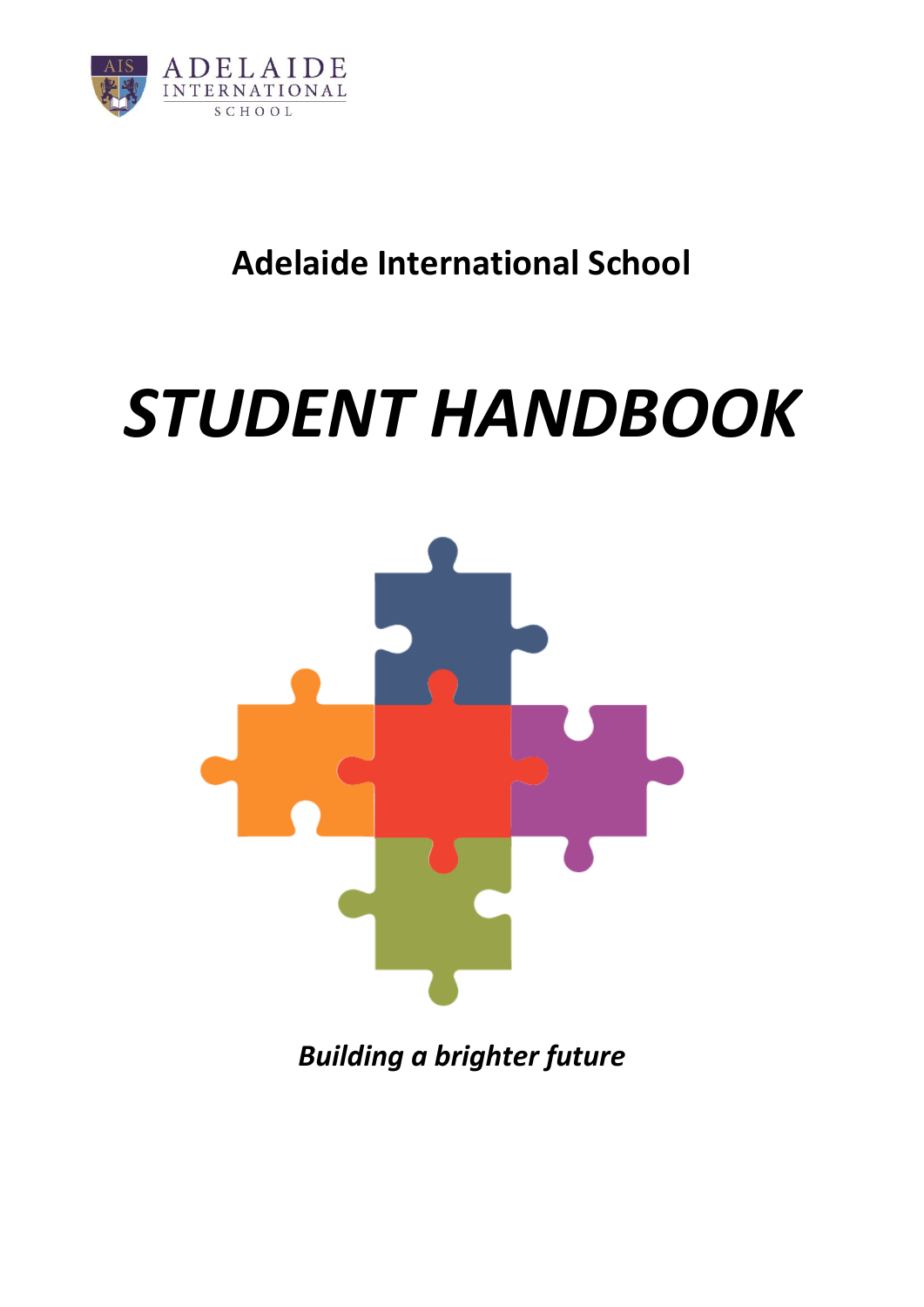

# **School Contact Information**

| Address:                       | Level 4, 127 Rundle Mall<br>ADELAIDE SA 5000 |
|--------------------------------|----------------------------------------------|
| Telephone:                     | +61 (0)8 8123 1786                           |
| <b>Mobile:</b>                 | +61 (0)410 320 789                           |
| Email:                         | info@ais.edu.au                              |
| Website:                       | www.ais.edu.au                               |
| <b>CRICOS Provider Number:</b> | 03133G                                       |
| <b>SACE School Number:</b>     | 398                                          |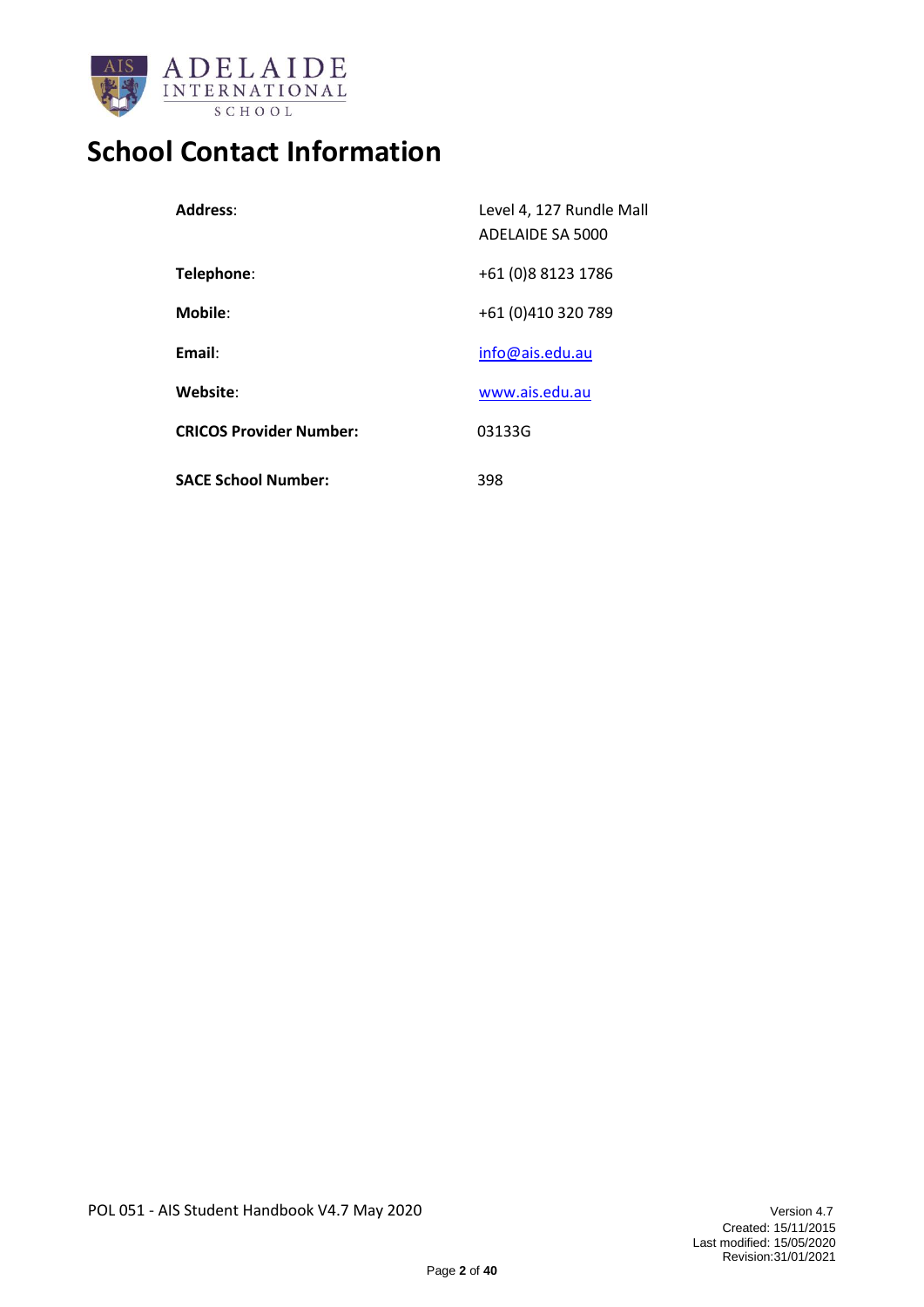

## **Using this Student Handbook**

This Student Handbook has been designed to provide you and your family with a quick guide to the procedures and policies of Adelaide International School. It outlines the day to day procedures such as those regarding attendance and lessons, as well as an explanation of our educational philosophy and the courses that we offer at Adelaide International School, along with our assessment requirements and protocols.

For international students, it will assist you with your compliance and visa requirements of the Department of Home Affairs and the Department of Education and Training, as well as the study requirement of Adelaide International School. Compliance requirements and the regulations of the Department of Home Affairs and the Department of Education and Training change regularly, and this Student Handbook will keep you informed of these changes as it is revised. Changes can also be monitored on their websites:

Department of Home Affairs https://www.homeaffairs.gov.au/ Department of Education and Training:

<https://www.education.gov.au/>

We will also post changes on our website:

[https://www.ais.edu.au](https://www.ais.edu.au/)

Several attachments are included at the back of this Handbook.

Appendix 1 *Student Code of Conduct* Appendix 2 Change *of Details Form* Appendix 3 *Authority to Exchange Information* Appendix 4 *Acknowledgement Declaration* Appendix 5 *Disclosure of Disability or Medical Condition*

After enrolment, you will need to sign the *Student Code of Conduct, Authority to Exchange Information* and *Acknowledgement Declaration*, and use the other forms when they are needed.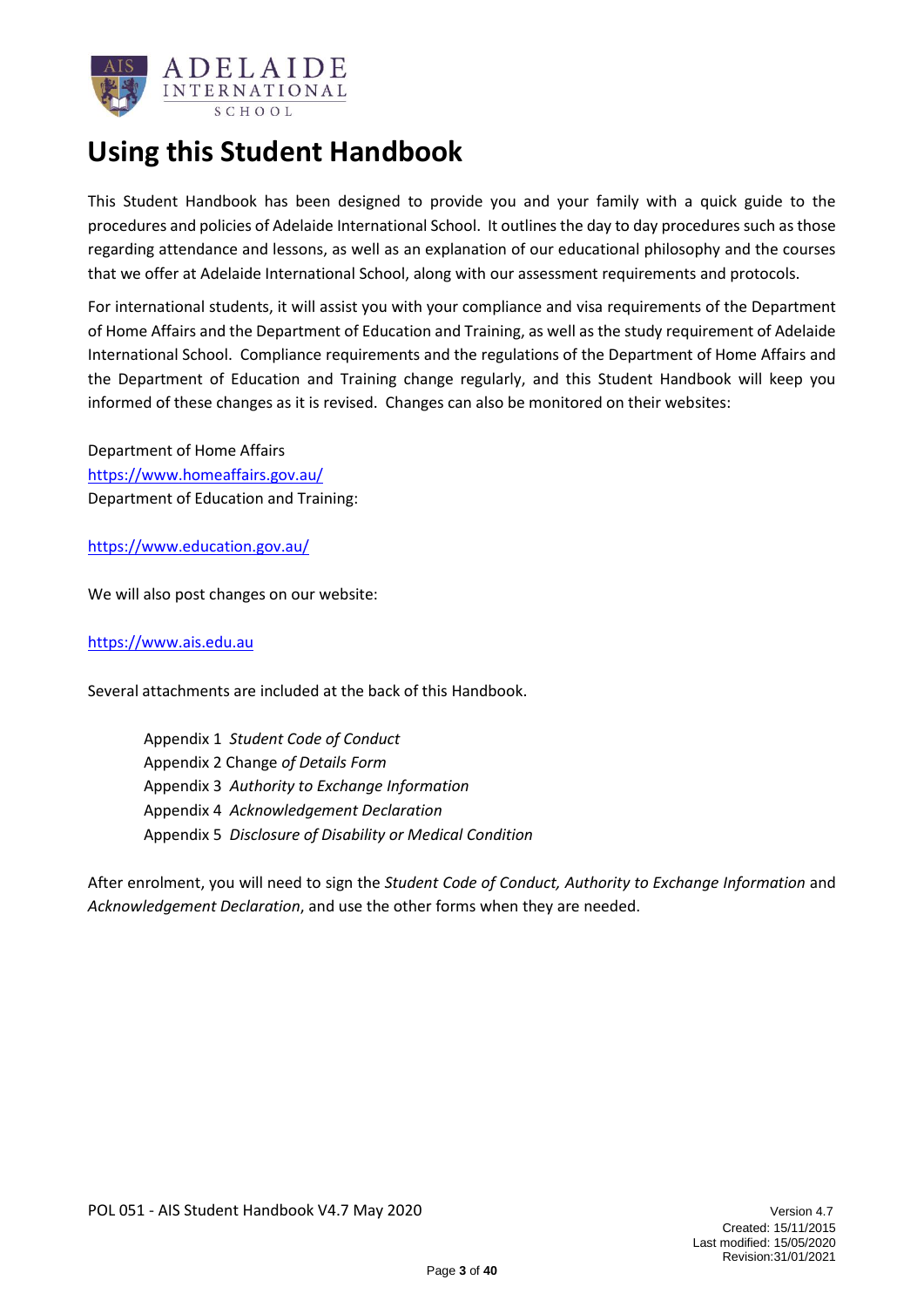

# **Contents**

| APPENDIX 1: |  |
|-------------|--|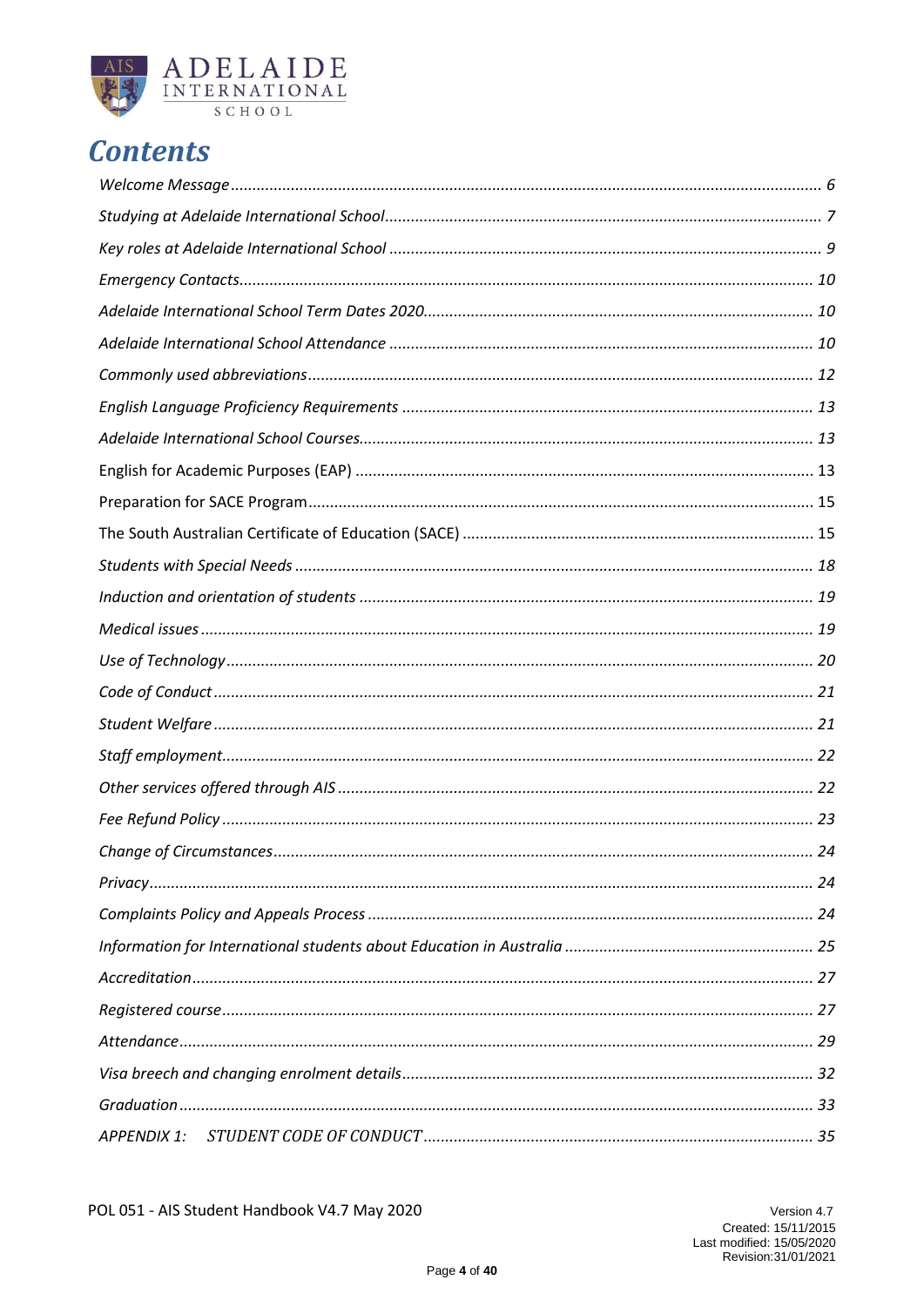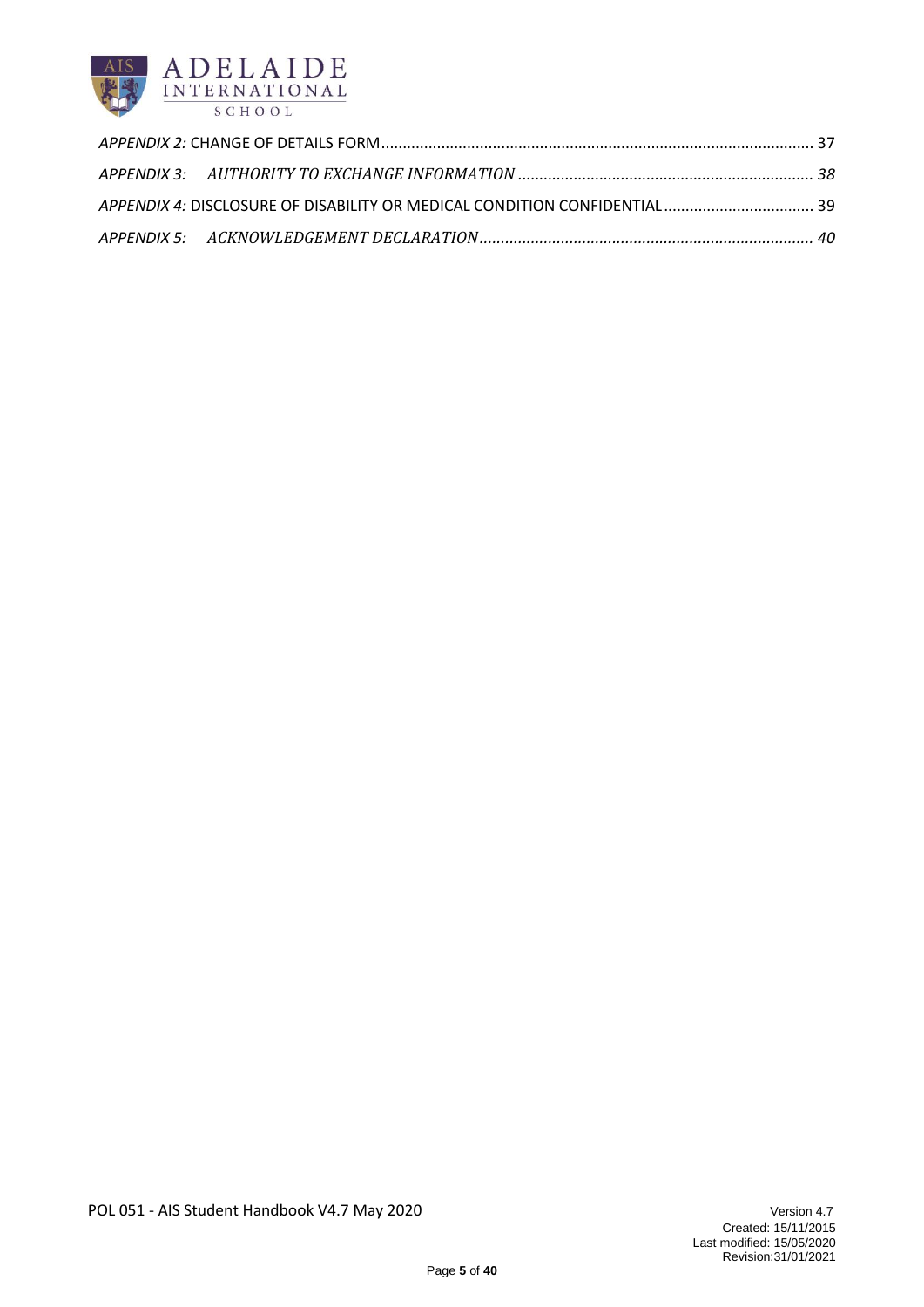

### <span id="page-5-0"></span>*Welcome Message*

Thank you for choosing Adelaide International School (AIS) for the next period of your education.

Starting any study can be daunting and we would like to make the experience as simple and enjoyable as possible. Adelaide International School management, teachers and support staff are here to support you and assist you to plan your future educational pathway. Our principles of learning are based on *Internationalism, Learning Culture, Ethical Values, Relationships and Community* so that when you complete your study with us you will be ready to move into a global community and into your next stage of learning.

However, our efforts will need to be supported by your dedication and best attitude to ensure your success. We emphasise the importance of the spirit of open communication and cooperation by both you, as the learner and staff at Adelaide International School who will be your mentors. If you have any concerns or questions, please talk to us so that we can support you to achieve your best.

This Student Handbook has been produced to help all students, both international and local, navigate the day-to-day issues you will come across. It includes general information, guidelines and policies and procedures that you should keep at hand at all times.

I wish you an enjoyable and rewarding experience with Adelaide International School and should you have any questions please do not hesitate to contact our support staff.

Contact can be made usin[g info@ais.edu.au](mailto:info@ais.edu.au) .

**Peter Daw Principal**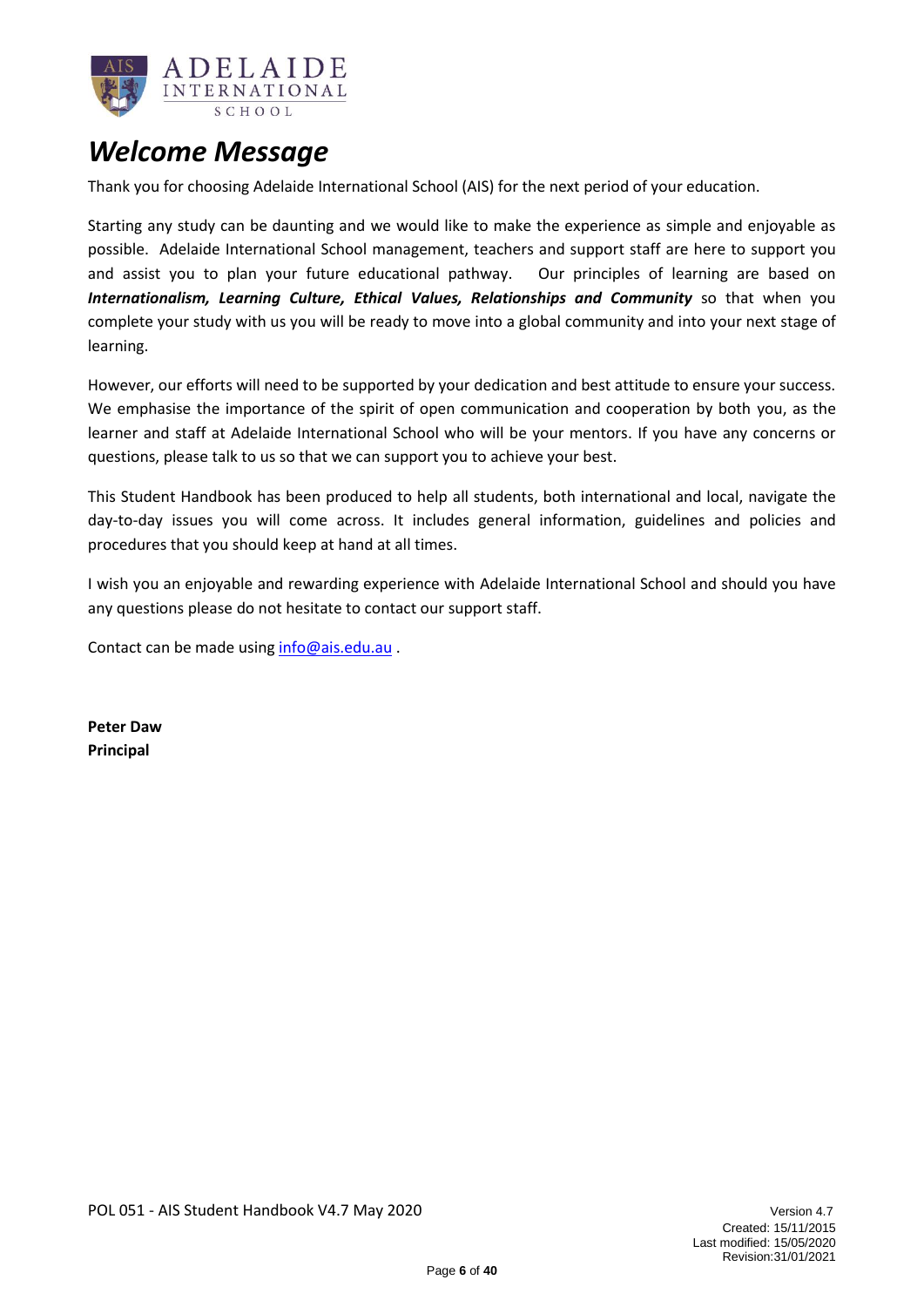

# <span id="page-6-0"></span>*Studying at Adelaide International School*

### *'A school committed to experiential education, where our classroom is the city of Adelaide'*

Adelaide International School (AIS) provides a quality learning pathway for international and Australian students who aspire to complete their primary and/or secondary school education in Adelaide in preparation for enrolment at an Australian university or other tertiary education institution.

The key cornerstones of the AIS program are 'English for Academic Purposes' courses for Primary and Secondary School students that provide them with the necessary skills and confidence to be successful in mainstream classes in Adelaide schools. These are registered ELICOS (English Language for Intensive Course Overseas Students) courses and AIS is an approved organisation for courses to International students on the Commonwealth Register of Institutions and Courses for Overseas Students (CRICOS).

Staff at AIS understand that young people who have newly arrived in Australia require a school environment that matches their learning needs while providing suitable academic challenges for them within a caring, supportive educational setting. Regular communication with parents helps to assure families that the students at AIS receive the support they need.

The central location of AIS, in the heart of the city of Adelaide, provides easy transport access to students wherever they may live in Adelaide. Our location also allows the city of Adelaide to become part of the learning environment for AIS, assisting students to better understand the unique culture of this city and country.

Adelaide International School is a key member the Adelaide Independent Schools Alliance (AISA). AISA is composed of a group of non-government schools in Adelaide who are passionate about providing meaningful education to overseas students. For more information about AISA schools visit [www.aisa.edu.au.](http://www.aisa.edu.au/) AIS provides the English Language training for students entering AISA schools, endowing them with skills for their future and assisting them adapt to an increasingly globalised world.

Adelaide International School also delivers the South Australian Certificate of Education (SACE) and is approved by the SACE Board of South Australia as an education provider. Adelaide International School is a registered High School with the Education Standards Board (ESB).

For international students who have successfully completed Year 9 or Year 10, Adelaide International School offers a Preparation for SACE Program. This program delivers English-rich learning with a focus on exploring future pathways for future study. For those seeking enrolment into SACE, the program offers subject content to prepare for the type of research and critical thinking required for educational success.

The philosophy of Adelaide International School is based on Five Pillars that form the foundation of the culture and identity of AIS and permeate all areas of life at AIS. The Five Pillars are:

- Internationalism
- Learning Culture
- Ethical Values
- Relationships
- Community.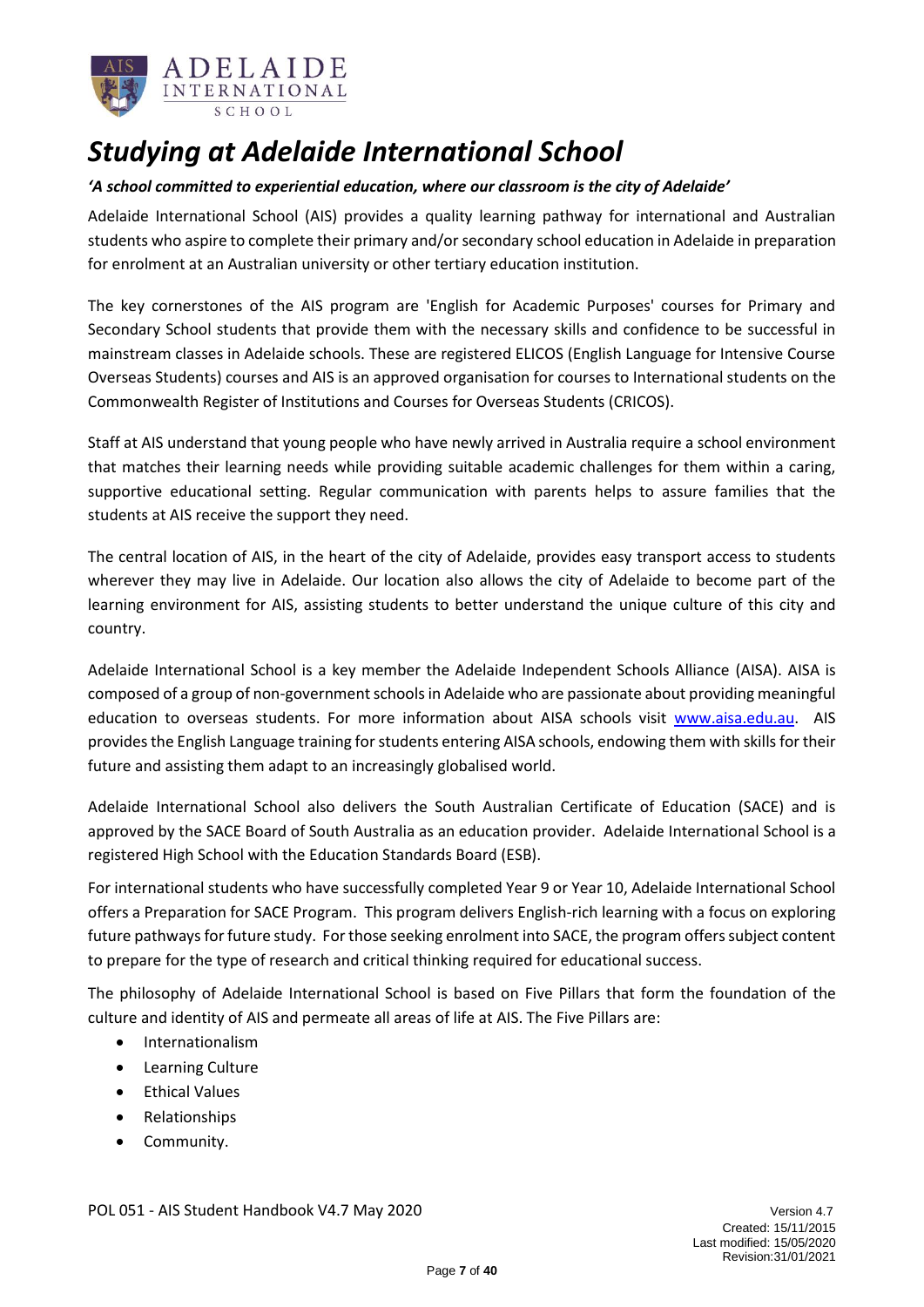

### *EDUCATIONAL PHILOSOPHY*

At Adelaide International School, we understand that proficiency in the use of language is a central platform for academic success and future career possibilities for students who have recently arrived from overseas. The AIS teaching and learning program is underpinned by the following beliefs:

1. Learning best occurs in a safe, friendly, and supportive environment.

2. Students coming directly from overseas require cultural and social support as well as academic instruction.

3. Prior understanding must be considered when planning the most suitable educational program for incoming students.

4. A key aim is to prepare students in a manner that will allow them to engage with the educational programs of destination schools/institutions. This requires regular liaison with destination schools/institutions.

5. Academic programs and teaching methodologies are taught by qualified practitioners who deeply understand the learning processes used by primary and secondary students.

6. Academic programs and teaching methodologies will be based on valid research and recognised best practice.

7. Regular assessment is used to inform future learning experiences.

8. Parents, education agents and destination schools will be kept informed of the progress of individual students.

9. A student attendance rate of close to 100% is an essential precursor for academic success.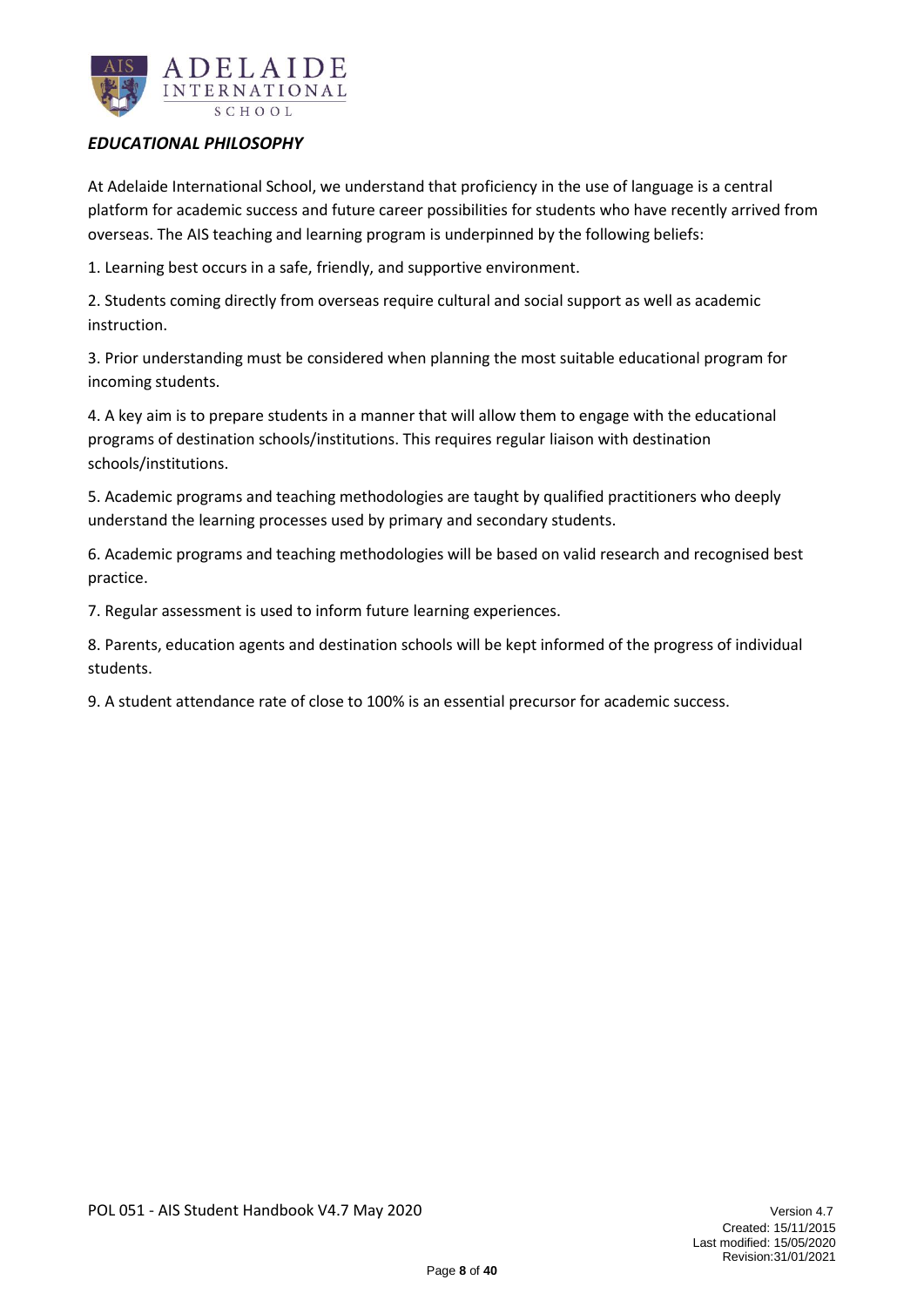

# <span id="page-8-0"></span>*Key roles at Adelaide International School*

### *Principal*

Oversees the overall operation of AIS with accountability for leadership of staff and delivering high quality educational experiences for students. Key responsibilities include:

Setting the School Culture Marketing **Policy and Procedures** Organisational Management Compliance and Registration Risk Management

Strategic Planning Theorem 2012 Strategic Planning Human Resource Management

#### *Director of Curriculum*

| Support the Principal in: |                           |                   |
|---------------------------|---------------------------|-------------------|
| Teacher support           | Organizational management | <b>Enrolments</b> |
| <b>Strategic Planning</b> | Compliance                |                   |
| <b>Risk Management</b>    | Human Resource Management |                   |

Specifically plans, organises and coordinates the curriculum and ensures education support to students undertaking study. The role holds overall accountability for developing education programs based on an ongoing assessment of student's needs. The Curriculum Coordinator has overall responsibility for reporting of student progress.

### *ELICOS Coordinator*

Plans, organises and coordinates English language studies and ensures education support to international students undertaking study. The role holds overall accountability for developing English language programs based on an ongoing assessment of student's needs.

### *International Student Coordinator*

Responsible for the day to day welfare and wellbeing of students by supporting them with any difficulty relating to study or personal matters which may be affecting their ability to study.

### *Teachers / Mentors*

Responsible for the teaching and guidance of students, including the review of curriculum learning materials and assessment tools within the organisation. These are the people who teach students to thrive in the classroom.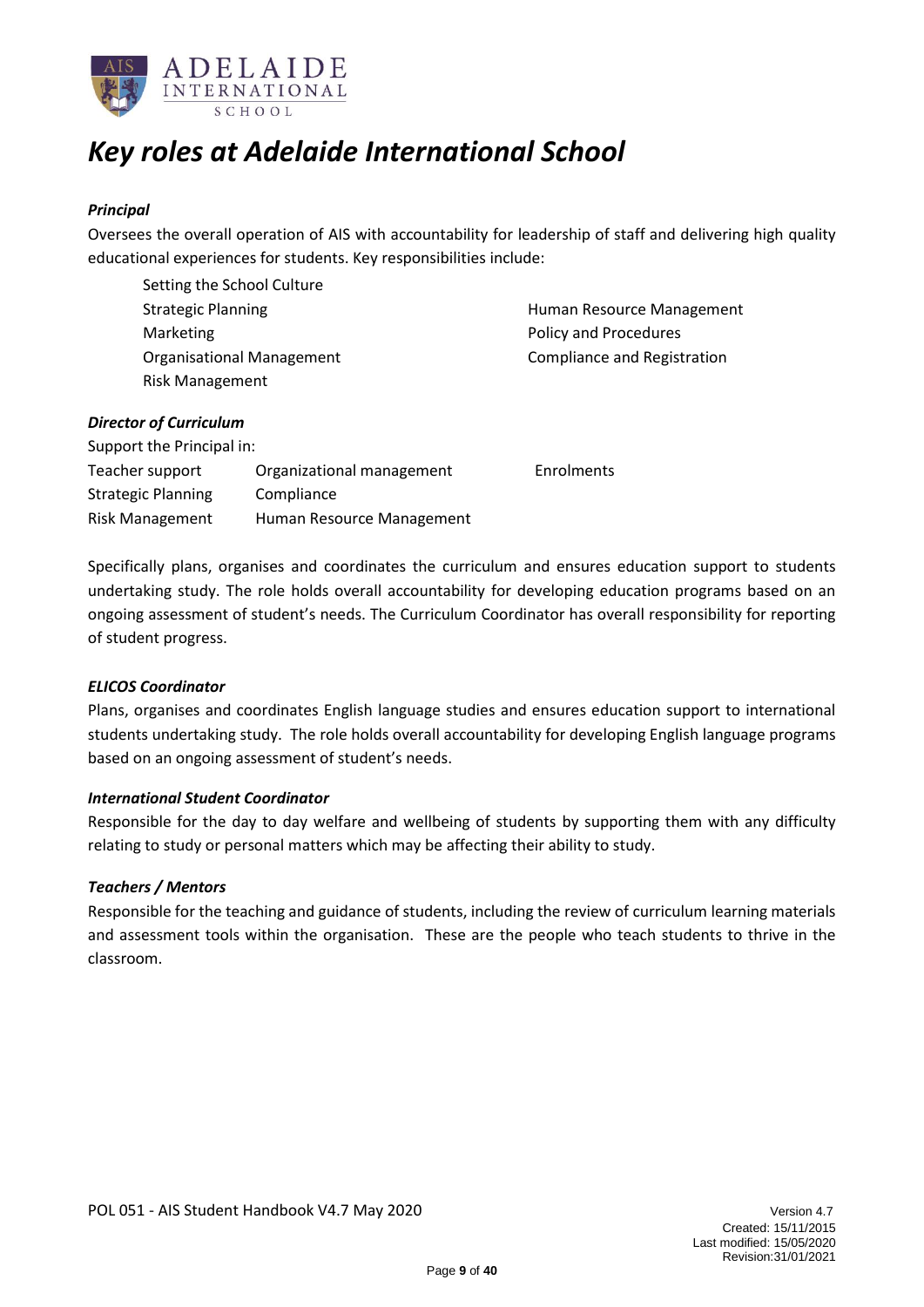

# <span id="page-9-0"></span>*Emergency Contacts*

| Adelaide International School      | +61 8 8123 1786<br>info@ais.edu.au                                       |
|------------------------------------|--------------------------------------------------------------------------|
| Police, Ambulance and Fire Brigade | 000                                                                      |
| Department of Home Affairs         | 131881<br>https://www.homeaffairs.gov.au/help-and-<br>support/contact-us |
| Youth Beyond Blue                  | 1300 22 4636<br>https://www.youthbeyondblue.com/                         |
| Head Space                         | https://www.headspace.org.au/                                            |
| Lifeline                           | 13 11 14<br>https://www.lifeline.org.au/                                 |

# <span id="page-9-1"></span>*Adelaide International School Term Dates 2020*

| Term 5 | Monday 6 January – Friday 24 January   |
|--------|----------------------------------------|
| Term 1 | Wednesday 29 January - Friday 10 April |
| Term 2 | Tuesday 28 April - Friday 3 July       |
| Term 3 | Monday 20 July - Friday 25 September   |
| Term 4 | Monday 12 October - Friday 11 December |

# <span id="page-9-2"></span>*Adelaide International School Attendance*

### **CLASS TIMES**

Students should arrive at AIS by **8.45am** each morning, Year 12 students arrive by 8.30am.

Classes are held every Monday to Friday between **9.00am – 3.20pm** unless it is an Australian Public Holiday or Pupil Free Day. SACE Stage 2 classes are delivered by way of a flexible timetable that spans from 8.30am-5pm.

The following is a standard daily timetable.

| Subject                | <b>Class Times</b> |
|------------------------|--------------------|
| Lesson 1               | 9:00am-9:45am      |
| Lesson 2               | 9:45am-10:30am     |
| Lesson 3               | 10:30am-11:15am    |
| Morning Break (Recess) | 11:15am-11:35am    |
| Lesson 4               | 11:35am-12:20pm    |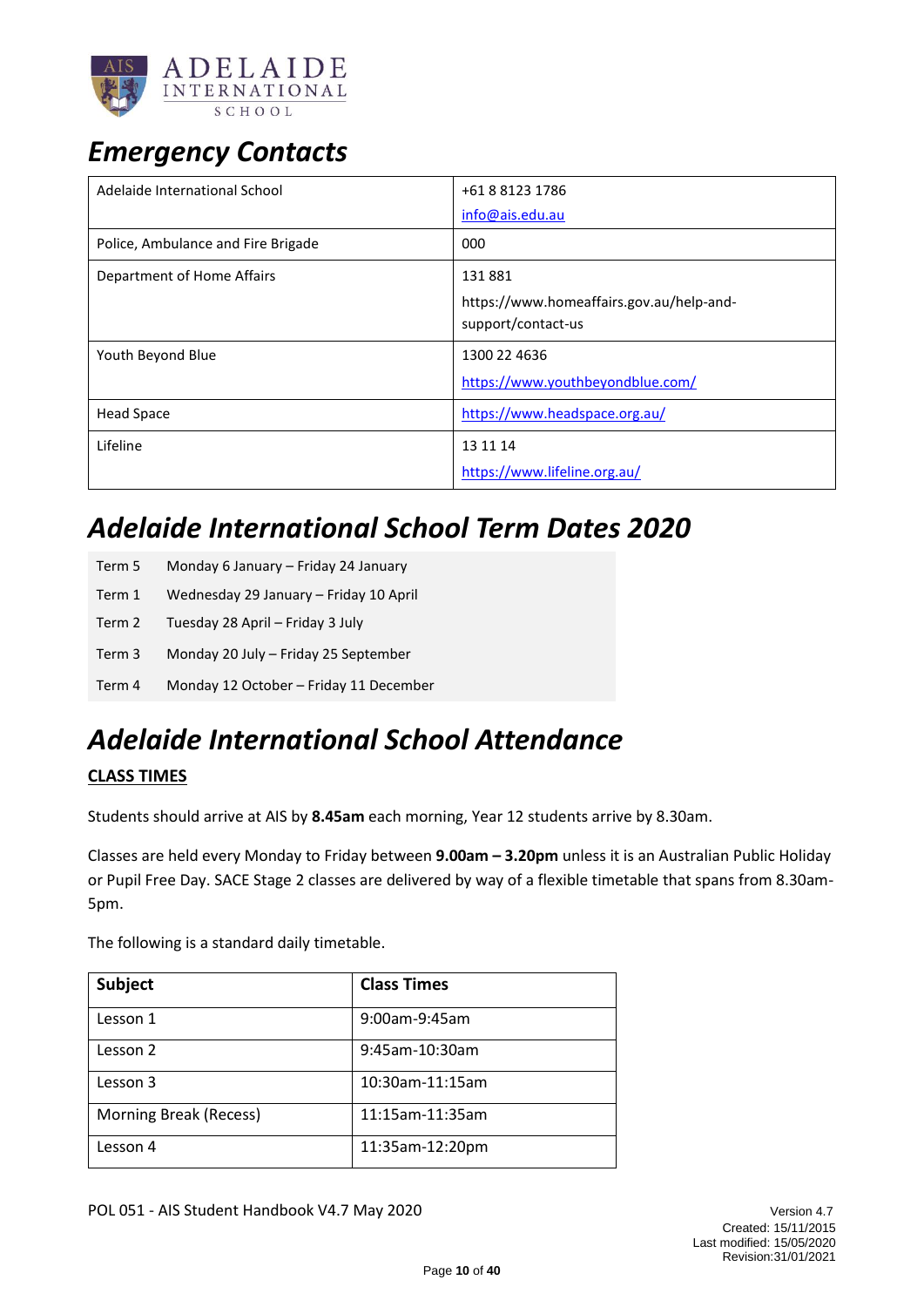

| Lesson 5    | 12:20pm-1:05pm |
|-------------|----------------|
| Lunch Break | 1:05pm-1:50pm  |
| Lesson 6    | 1:50pm-2:35pm  |
| Lesson 7    | 2:35pm-3:20pm  |

You are required to attend scheduled classes unless:

- you are sick and have a signed medical certificate
	- or
- you have a family crisis that requires you to remain or return to your home.

If you are absent from classes due to illness or and provide us with evidence to support your reason for absence.

| Telephone: | +61 (0)8 8123 1786 |
|------------|--------------------|
| Mobile:    | +61 (0)410 320 789 |

Depending upon the study missed, and by arrangement with your teacher, you may be able to make up the study.

Each day when you arrive in class your teacher will mark your attendance to note that you were on site. This provides both:

- a record of your attendance; and
- in the case of emergency evacuation, a checklist of all people who were in the building.

If you are late, and depending on how late you arrive, you may be marked as absent for a full or partial day.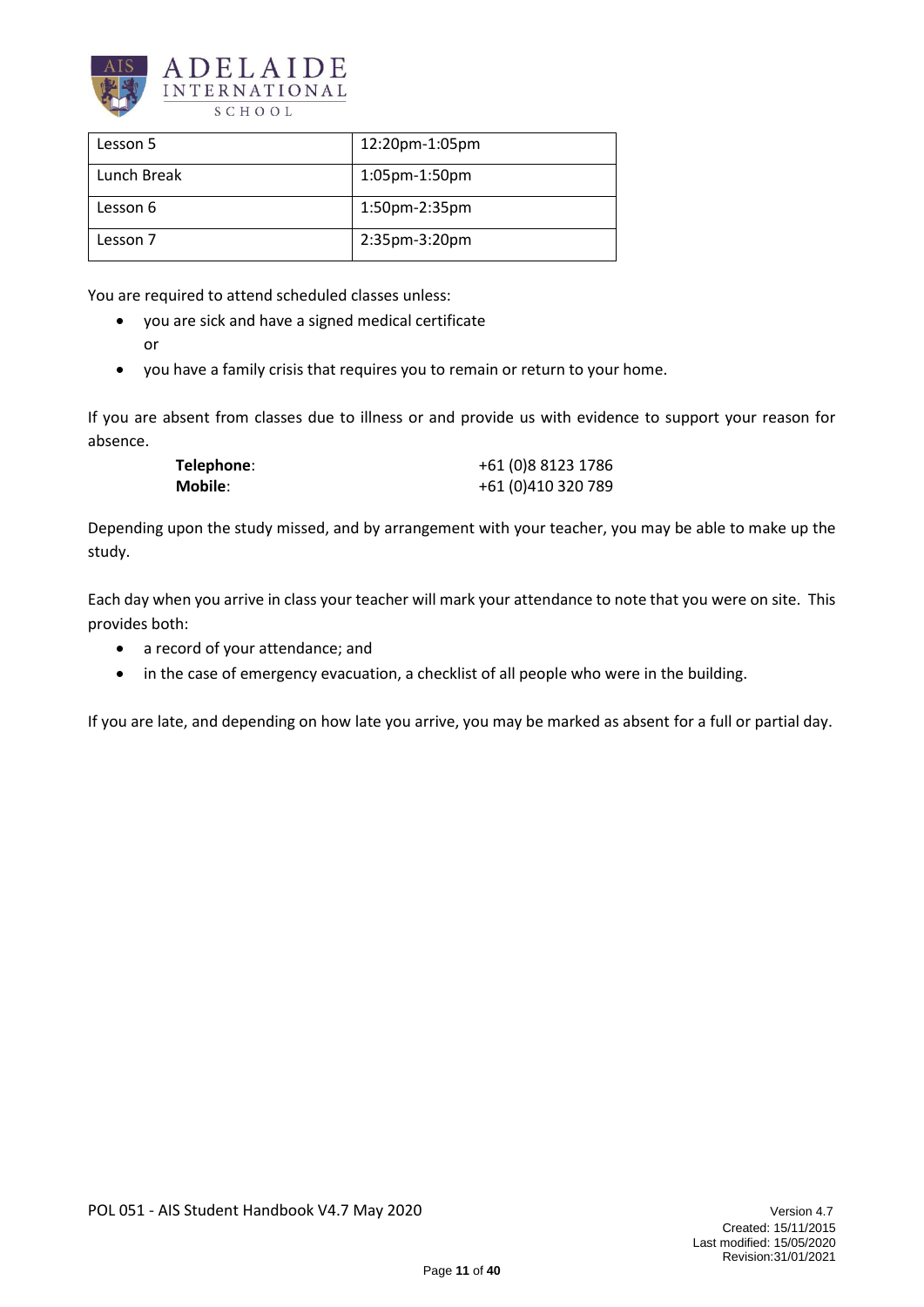

### <span id="page-11-0"></span>*Commonly used abbreviations*

### **ATAR Australian Tertiary Admission Rank**

This is a number between 0.00 and 99.95 that indicates a graduating Year 12 student's final academic position relative to all the students who started high school with them in Year 7. As an example, an ATAR of 80.00 means that you are in the 20 per cent of your Year 7 group (not your Year 12 group). The ATAR provides a measure of a student's overall academic achievement in relation to that of other students. It is calculated solely for use by institutions, either on its own or with other selection criteria, to rank and select school leavers for their courses.

### **CRICOS Commonwealth Register of Institutions and Courses for Overseas Students**

Provides details of education institutions approved to recruit, enroll and deliver education and training services to overseas students, and details of their courses.

### **DET Department of Education and Training**

DET manages the ESOS legislative framework. It maintains CRICOS and PRISMS and education institutions about their ESOS obligations. I.t works closely with DIBP and also has the authority to investigate education institutions to make sure they are complying with the ESOS laws.

### **DHA Department of Home Affairs**

Australian Federal Government ministerial department responsible for immigration and citizenship.

### **ESB Education Standards Board**

The South Australian regulatory body that approves school standards and accreditation.

### **ESOS Education Services for International Students Act 2000**

Australian legislation providing standards and rules for the provision of education to International students and registration of providers.

#### **SACE South Australian Certificate of Education**

The accredited program of senior school study in South Australia

#### **SATAC South Australian Tertiary Admission Centre**

SATAC processes applications for many of the courses offered by our participating institutions - TAFE SA, the three main universities in South Australia, and Charles Darwin University in the Northern Territory.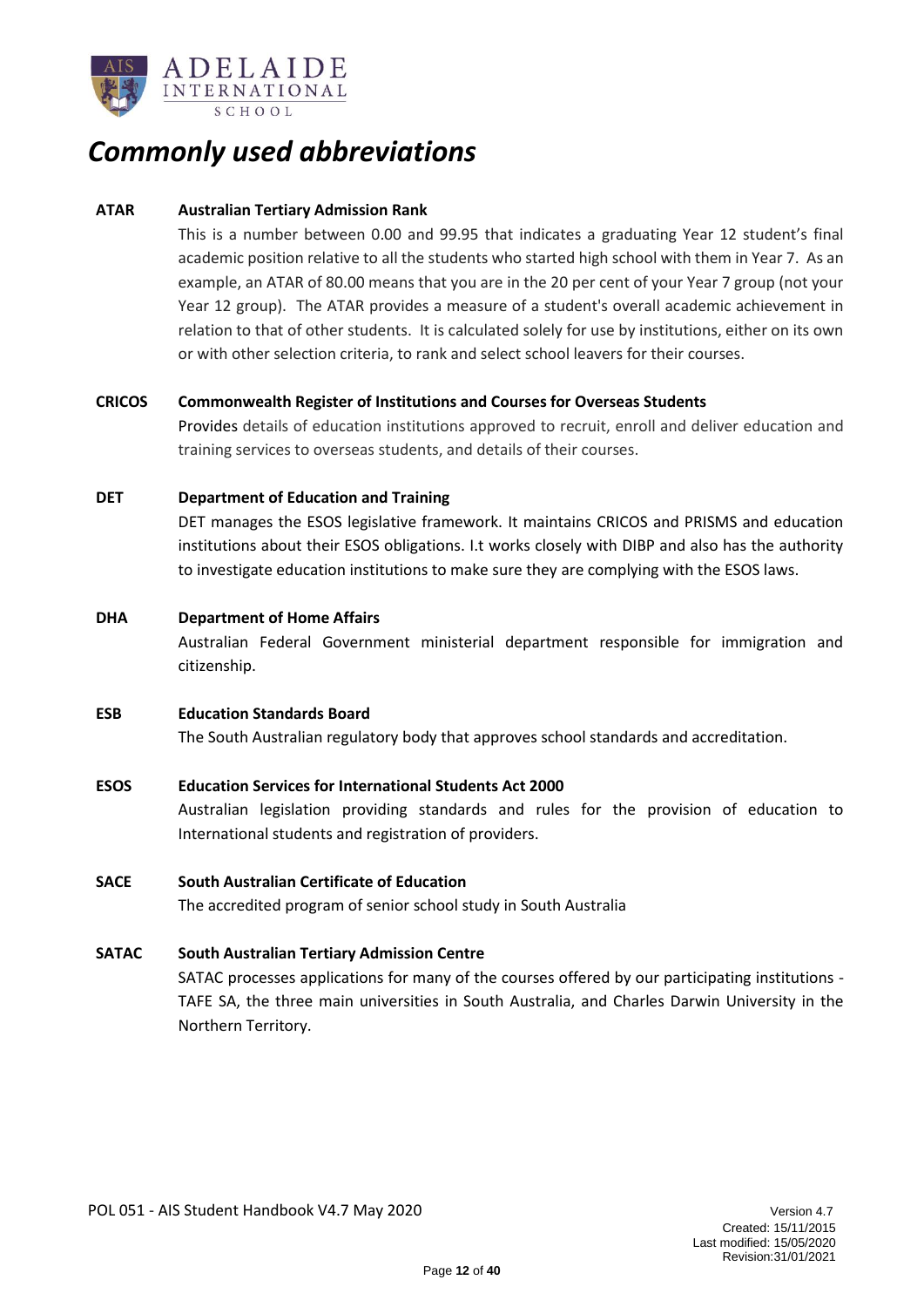

# <span id="page-12-0"></span>*English Language Proficiency Requirements*

All students must satisfy Adelaide International School's English language proficiency requirements for admission to its programs. The English language proficiency requirements are as follows:

- the student's first language is English; or
- the student has:
	- 1. successfully completed an English language course recognised by Adelaide International School from a registered English Language Intensive Course for Overseas Students (ELICOS) provider.
	- 2. undertaken the English Language Proficiency Test (EPET) administered through AIS
	- 3. an overall IELTS band score of at least 5; or
	- 4. a TOEFL score of at least 520, or at least 75 in the computer based TOEFL.

Prospective students are required to submit acceptable evidence of their English proficiency at the time of application to study with Adelaide International School, such as an IELTS document showing their score. This evidence must be no more than 12 months old. Adelaide International School may also conduct an English language assessment to confirm the level of English proficiency. Where a student's English language skills are assessed as not sufficient for their proposed course of study, they will be required to attend Adelaide International School ELICOS classes.

## <span id="page-12-1"></span>*Adelaide International School Courses*

### <span id="page-12-2"></span>**English for Academic Purposes (EAP)**

Adelaide International School is a registered provider of English for Academic Purposes - Elementary to Advanced (EAP) (CRICOS Course Code: 083251E).

Learning English at Adelaide International School involves more than simply learning English words and completing worksheets. The development of proficient speaking, listening, reading and writing skills is central to the courses we offer. Most importantly it is about making sure students are confident to communicate in English at an academic and social level so that they can easily access the next step in their education pathway.

The program focuses on four key areas of English language development:

- 1. Oral language
- 2. Writing
- 3. Reading
- 4. Basic mathematics vocabulary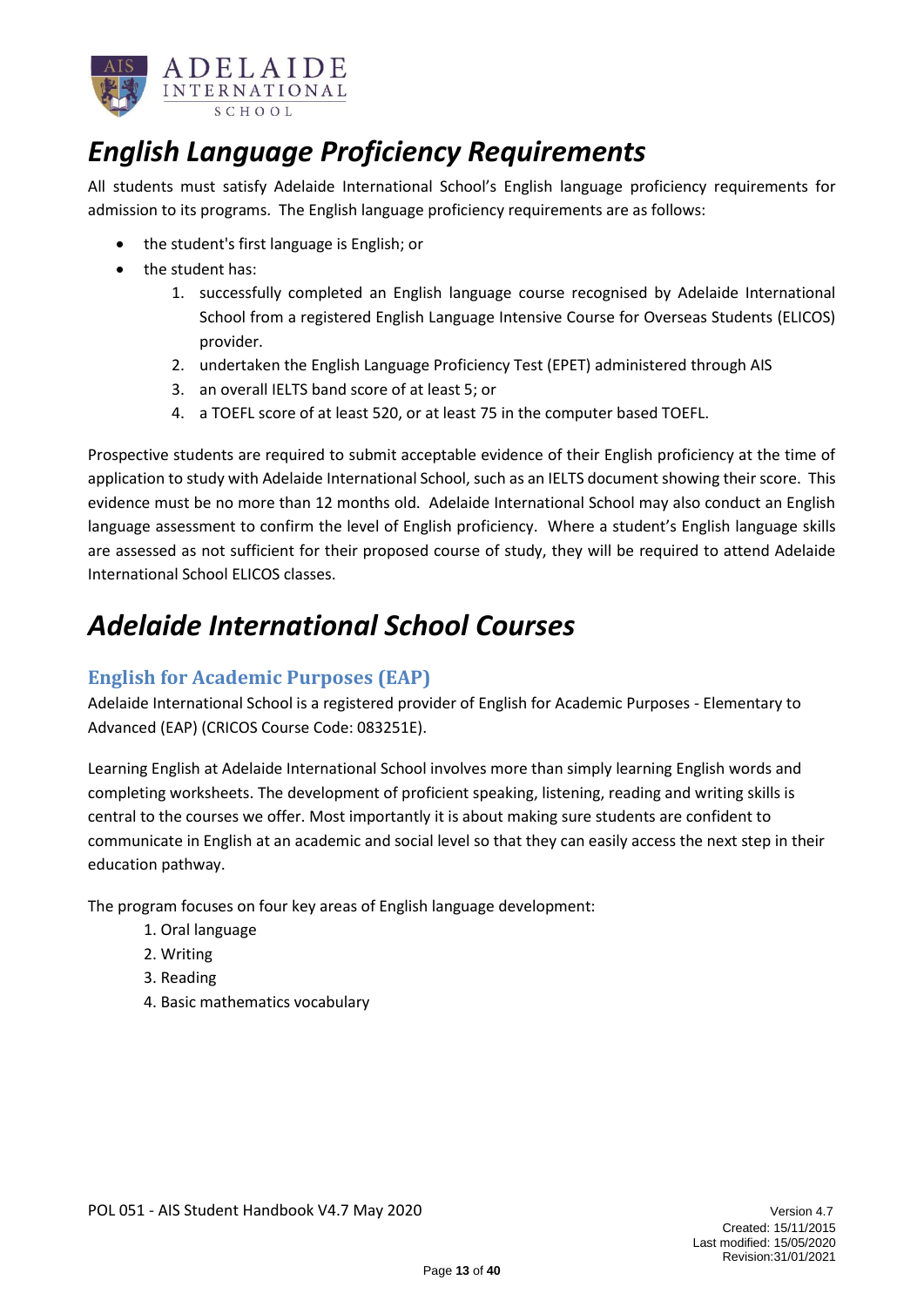

### *EAP Primary*

Adelaide International School provides a Primary School Ready Program that focuses on intensive English language development for primary school students aged 5 - 12 years old who have newly arrived in Australia.

This program aims to develop the English language skills of students to prepare them for enrolment into a mainstream class at an Australian primary school.

Students are involved in a range of carefully selected activities and learning programs designed to provide scaffolding to learn the English language in an age-appropriate manner that will build confidence and promote a love of learning.

Class sizes are small to provide a learning environment with a high level of teacher support where content can be personalised to meet the learning needs of each student. The program uses formative and summative assessment strategies to differentiate content according to each students' age, level of English language and personalised needs.

The outcomes of these assessments are further used to help identify the recommended duration of time each student requires in the program.

For students referred by a local Australian Primary School, AIS works closely with that school to implement an immersion pathway for the student where they are gradually introduced to the school, allowing students to build confidence in their social interactions with peers and practice their English language skills in a traditional Australian classroom before commencement of their fulltime enrolment.

Upon completion of the Primary School Ready Program an assessment report summary will be provided giving an overview of the student's current levels of English language and engagement. For students not referred by a local Australian Primary School this report can be used to support future enrolment applications.

### *EAP Secondary*

Adelaide International School is a registered provider of English for Academic Purposes - Elementary to Advanced (CRICOS Course Code: 083251E).

EAP is an integral component for all international students enrolled with Adelaide International School as it provides the foundation and continual support of English language development. AIS has developed its own English Language tests known as the EPET. Every commencing student will undertake this test to determine their entry level of English.

Adelaide International School provides EAP to students enrolled at many Adelaide non-government schools. The courses are available to students preparing to commence in schools from Year 7 - Year 12.

For students referred by a local Australian Secondary School, AIS works closely with that school to implement an immersion pathway for the student where they are gradually introduced to the school,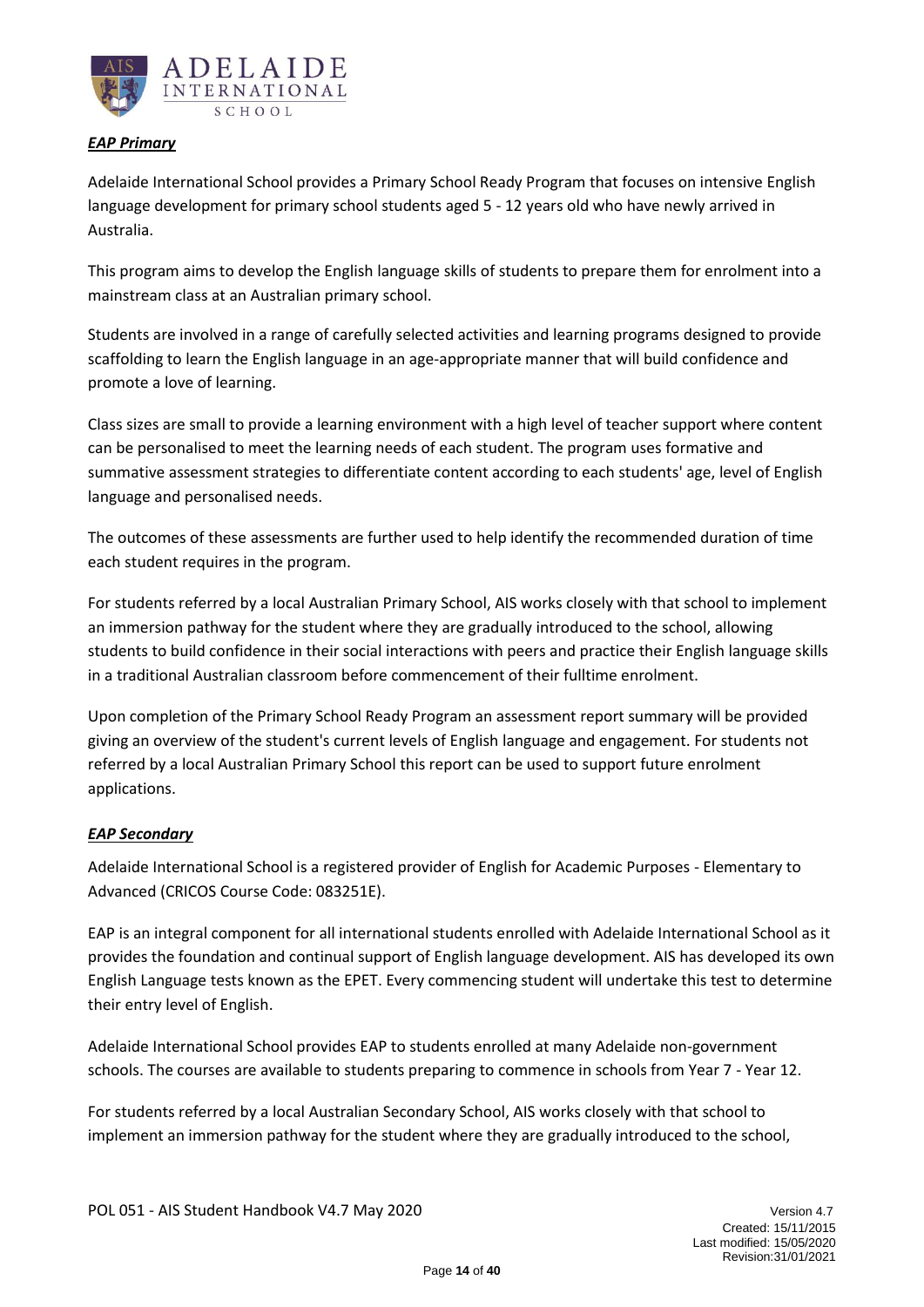

allowing students to build confidence in their social interactions with peers and practice their English language skills in a traditional Australian classroom before commencement of their fulltime enrolment.

Upon completion of the EAP Secondary Program an assessment report summary will be provided giving an overview of the student's current levels of English language and engagement. For students not referred by a local Australian Secondary School this report can be used to support future enrolment applications.

### <span id="page-14-0"></span>**Preparation for SACE Program**

Adelaide International School (AIS) offers ongoing enrolment into its High School SACE Preparation Program. This has been developed for International students who have successfully completed Year 9 or 10 seeking enrolment into Stage 1 (Year 11) of the South Australian Certificate of Education (SACE).

Overseas students who wish to undertake the South Australian Certificate of Education (SACE) often experience some challenges when first commencing the SACE. This is because English is their second language and the differences between the education systems in the home country and Australia. This program provides an effective bridge between the two education systems whilst developing English language proficiency.

The program consists of Year 10 level subjects where English is the language of instruction and students can gain some SACE Credits upon successful completion. After completing the program, students can either stay and complete the SACE with AIS or negotiate a transfer to another secondary high school within the Adelaide Independent School Alliance (AISA). [\(www.aisa.edu.au\)](http://www.aisa.edu.au/)

SUBJECTS:

- · English
	- · English for Science
	- · English for Maths
	- · Personal Learning Plan (SACE compulsory)
	- · Cultural Studies (Civics and Citizenship, Australian Business Context, Cultural Identity)
	- · Individual Project

The subject Cultural Studies provides International students with a greater informed understanding of Australian culture, social and political structures including governing laws.

The combination of subjects will allow for some SACE credits, leading to Stage 1 SACE subjects and will be a solid foundation to start a student's SACE journey.

### <span id="page-14-1"></span>**The South Australian Certificate of Education (SACE)**

The SACE is an internationally recognised qualification awarded to students who successfully complete Stage 1 (Year 11) and Stage 2 (Year 12) in a South Australian high school.

To be successful students need to achieve 200 credits, through a mixture of compulsory and elective subjects. **Credit towards the SACE may be given to International students who have successfully completed Year 11 in their own country.**

Visit the SACE website for more information [www.sace.sa.edu.au](http://www.sace.sa.edu.au/)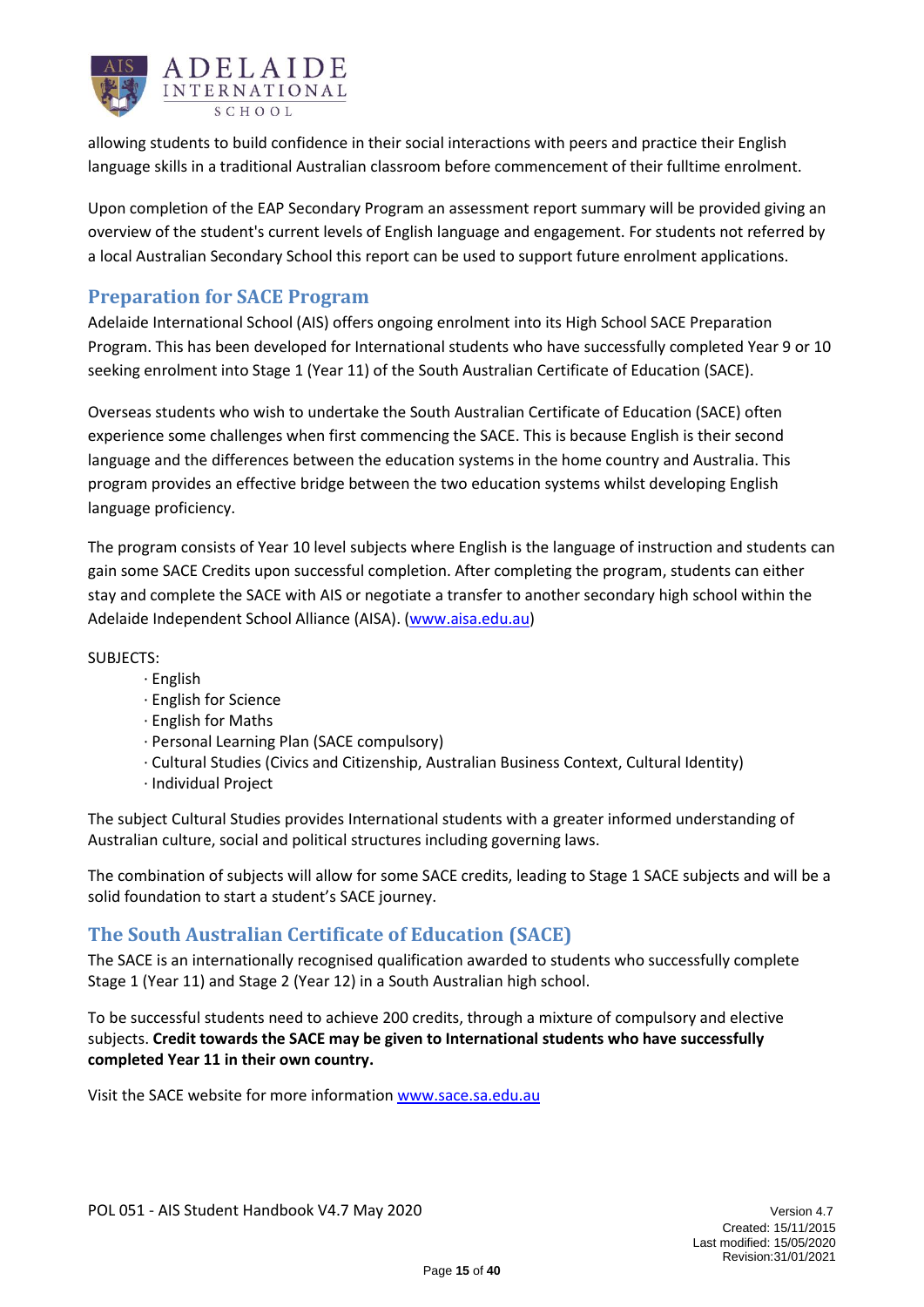

Students receive an Australian Tertiary Admission Rank (ATAR) based on their academic results from the SACE. The ATAR is recognised for entry into Australian universities and Technical and Further Education (TAFE) institutions.

Our aim is to provide students with an opportunity to gain the South Australian Certificate of Education in a co-educational selected program designed to prepare students for future pathways.

The AIS SACE program is structured to enable students to gain the SACE within two (2) years, with the expectation of seeking further enrolment including university, higher education provider or vocational education training following graduation from Adelaide International School.

### *SACE STAGE 1 (Year 11) at Adelaide International School*

AIS offers a full-time Stage 1 SACE program over 12 months with a selection of subjects designed with purpose to create a pathway into Stage 2 SACE, university, or other learning environments. The focus of the Stage 1 SACE program is Business related where students study and explore the world of business. Students will develop academic behaviours, gain skills for innovation, in a course that has the rigour appropriate for Stage 1 students.

| <b>Compulsory Subjects</b>              | <b>Option Subjects</b>                            |
|-----------------------------------------|---------------------------------------------------|
| English as an Additional Language       | Integrated Learning/Community Studies<br>٠        |
| <b>Mathematics</b>                      | Languages Other than English (LOTE)<br>$\bullet$  |
| Research Project                        | Psychology<br>٠                                   |
| Personal Learning Plan                  | Legal Studies<br>٠                                |
| (Completed in SACE Preparation program) | <b>Business Innovation</b><br>٠                   |
|                                         | Accounting<br>٠                                   |
|                                         | Economics                                         |
|                                         | Certificate III in Business (to be completed<br>٠ |
|                                         | in Stage 2)                                       |
|                                         |                                                   |

*NOTE: 6 full-year subjects are typically undertaken by Stage 1 SACE students.*

### *SACE STAGE 2 (Year 12) at Adelaide International School*

AIS offers a full-time Stage 2 SACE program over 12 months with a selection of subjects that extend from Stage 1 studies leading to higher education and university business courses.

The Stage 2 SACE program continues its business focus requiring students to further explore in more depth the world of business. Students will develop academic behaviours, gain skills for innovation, in a course that has the rigour appropriate for Stage 1 to create a pathway into university or other learning environments where an ATAR is required.

In Stage 2 the SACE Board of SA will schedule examinations in November/December in the year of study.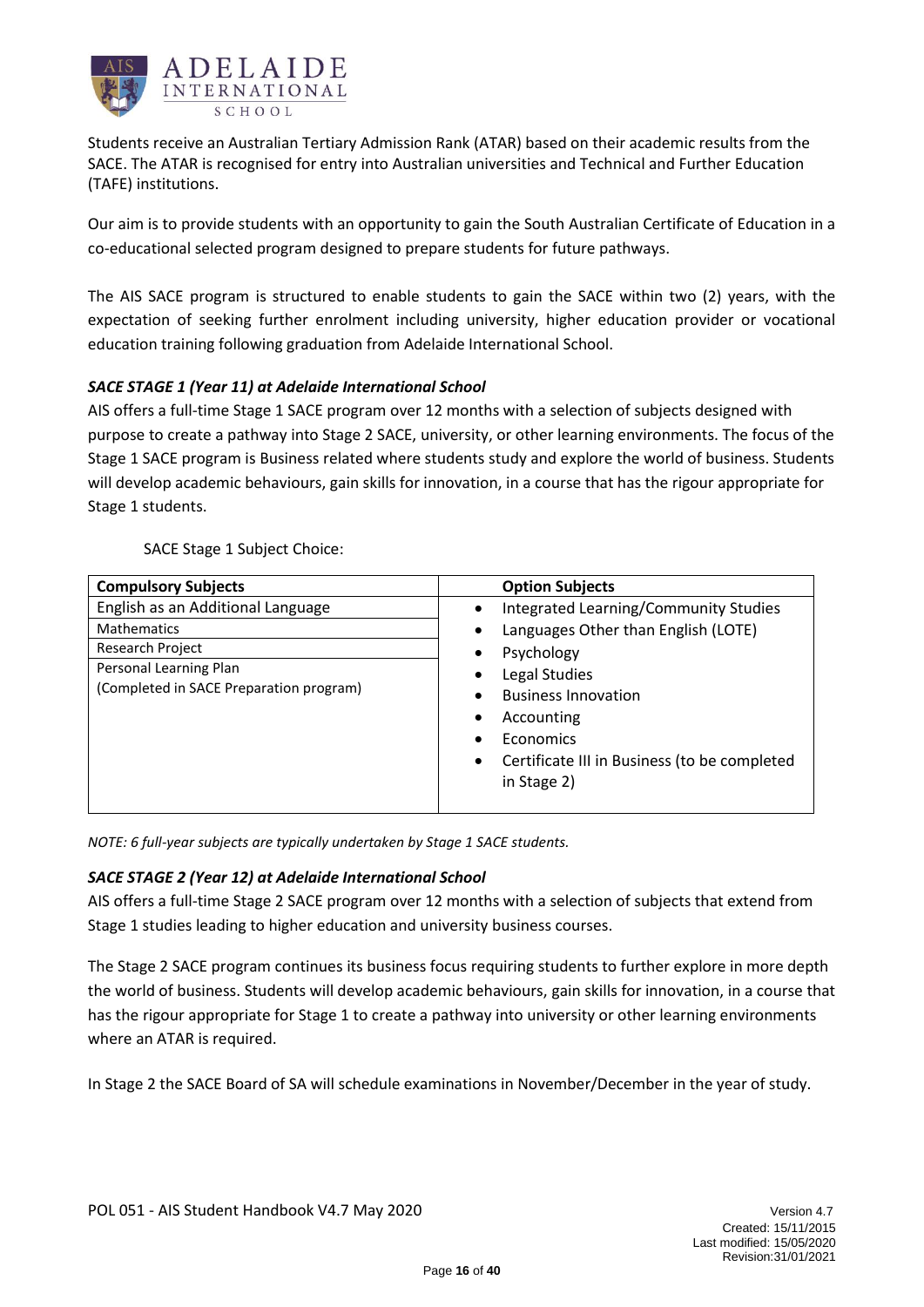

SACE Stage 2 Subject Choice:

| <b>Option Subjects</b>                                 |
|--------------------------------------------------------|
| English as an Additional Language                      |
| · Mathematics                                          |
| · Physics                                              |
| · Integrated Learning/Community Studies                |
| · Languages Other than English (LOTE)                  |
| · Psychology                                           |
| · Legal Studies                                        |
| · Business Enterprise                                  |
| $\cdot$ Accounting                                     |
| $\cdot$ Economics                                      |
| · Certificate III in Business (continued from Stage 1) |

### *SACE Policy Framework*

The SACE is made up of two parts: Stage 1 (which most students do in Year 11) and Stage 2 (which most students do in Year 12). You need to get 200 credits to achieve the SACE, through a mixture of compulsory and free-choice subjects and courses.

Student work will be assessed using an A to E grading system in Stage 1 and an A+ to E– grading system in Stage 2. These systems are supported by rigorous quality assurance processes. To be awarded the certificate, you will need to achieve a C grade or better for the compulsory Stage 1 subjects — the Personal Learning Plan and English and Mathematics subjects. You will also need to achieve a C- grade or better in 60 credits of Stage 2 subjects and in 10 credits for the Research Project.

Each subject or course that you successfully complete earns 'credits' towards the SACE. Students receive a final grade from A to E for each Stage 1 subject and from A+ to E– for each Stage 2 subject.

To gain your SACE, you need to achieve **200 credits**.

The compulsory subjects make up **50 credits**:

- 10 credits for the [Personal Learning Plan](https://www.sace.sa.edu.au/web/personal-learning-plan) at Stage 1
- 20 credits chosen from a range of English subjects at Stage 1 or Stage 2 (literacy requirement)
- 10 credits chosen from a range of mathematics subjects at Stage 1 or Stage 2 (numeracy requirement)
- 10 credits for the [Research Project](https://www.sace.sa.edu.au/web/research-project) at Stage 2.

You will also need to successfully complete at least **60 credits** from Stage 2 subjects. You can choose these subjects, but they must be worth at least 60 credits in total.

The remaining **90 credits** can be gained through additional Stage 1 or Stage 2 subjects or Board-recognised courses (such as VET or community learning). You can choose the subjects or courses that you study to gain the remaining 90 credits.

To gain your SACE, you need to achieve:

- a C grade or better in the compulsory Stage 1 subjects
- a C– grade or better in the compulsory 70 credits of Stage 2 subjects, including 10 credits for the Research Project.

POL 051 - AIS Student Handbook V4.7 May 2020 Version 4.7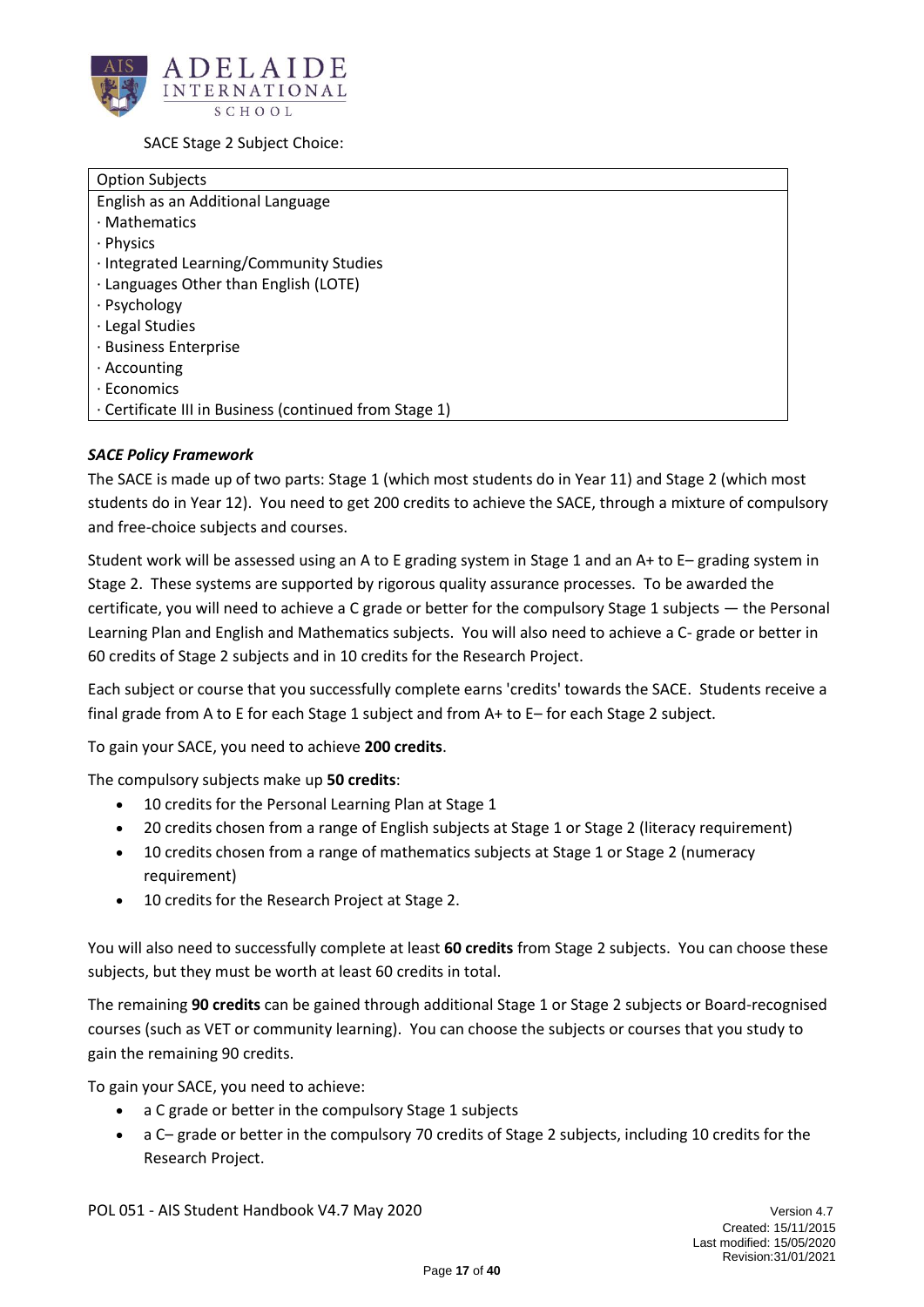

Please keep in mind that 10 credits equate to one semester of study in a subject, and 20 credits equate to a full-year subject.

### *Assessment and Reporting*

Students and their parents/guardians are provided with regular reports that show the academic progress of the student. Adelaide International School liaises with parents/guardians more frequently where a student is identified at academic risk and requiring additional support. The Curriculum Coordinator, International Student Coordinator, Principal and Director of Education are available to discuss results with parents/guardians where there are any concerns about a student.

#### *Homework*

Students are required to engage in meaningful homework exercises and self-manage academic workload. A reasonable amount of time for a senior secondary student to spend completing homework is between 90 minutes to 180 minutes from Monday to Friday. Completing homework and study on weekends is a reasonable expectation.

Homework can be any of the following:

- Set timed activity
- Lesson preparation reading, viewing, listening, writing about unfamiliar work (flipped learning, flipped classroom)
- Lesson consolidation reviewing, reflecting, revising, practising
- Research, source selection and collection
- Primary source data collection
- Purposeful interactions, observations
- Extension activities
- Summative assessment items completing or responding to feedback
- Proof-reading and editing own work
- Programmed work as scheduled

Teachers will check if homework is being completed regularly. When homework is not completed the teacher can respond in the following ways:

- Re-state the rule and explain benefits of self-guided study
- Require the student to remain after class or return during a break to complete the task
- Require the student to complete the set work the next night

## <span id="page-17-0"></span>*Students with Special Needs*

In line with our access and equity practices, students with special needs are offered the same opportunities as any other applicant. Our classes and assessment programs will take special needs into consideration from the planning stage onwards and adopt flexible learning and assessment methods as appropriate.

To assist Adelaide International School to provide the best possible learning and assessment strategies, we ask that potential students requiring special assistance identify their needs by completing *the Disclosure of Disability or Medical Condition form (Appendix 5)*. This form is optional; however, it will enhance the learning experience if Adelaide International School is aware and can prepare specific support services.

POL 051 - AIS Student Handbook V4.7 May 2020 Version 4.7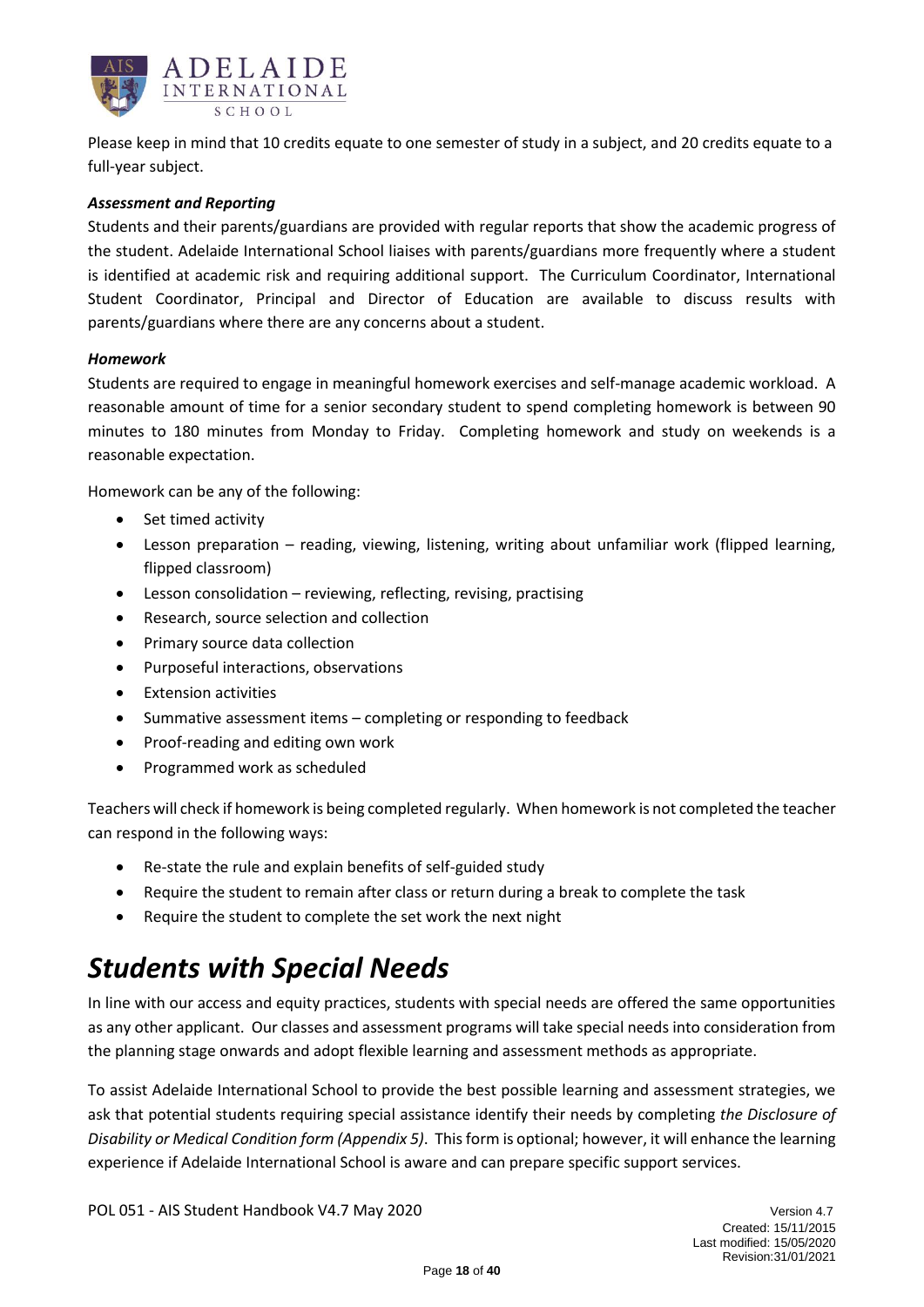

# <span id="page-18-0"></span>*Induction and orientation of students*

Orientation is conducted on the first day of course commencement, unless otherwise negotiated. Its purpose is to fully inform new students of life at Adelaide International School including an introduction to study expectations. For international students, the International Student Coordinator will provide an overview of living in Adelaide including costs of living and public transportation is provided.

# <span id="page-18-1"></span>*Medical issues*

### *Medication*

The school must be notified of all prescription medications used by students and arrangements must be made with the school for their administration. All medication that students are required to take during the school day must be deposited with the office with clear written instructions regarding dosage and timing.

All such information will be kept confidential in the student's health records. Under no circumstances may students give their medication to other students.

Medication will never be given to students without prior permission from parents/guardians. If a student presents to the school with any illnesses requiring basic medication, parents/guardians will be contacted for verbal consent.

### *Medical forms*

All new students must submit completed medical documentation (which includes immunisation dates.) These forms need to be updated by families regularly.

### *Allergies*

Parents/guardians are requested to inform the school about the nature of allergy and the seriousness of any allergies that their children may have, to ensure that appropriate measures are taken.

### *Communicable and contagious diseases*

If your child is diagnosed with a communicable/contagious disease, a doctor's note of clearance to return to school must be submitted to the school before returning to class. The Director of Education will decide when the student can come back to class. The school requires that parents/guardians notify the school within 24 hours if your child is absent due to an infectious disease, has been exposed to, is a carrier of, or has recently been a carrier of the following infectious diseases: chicken pox, conjunctivitis, diphtheria, food poisoning, hepatitis, influenza type B infection, impetigo, measles, meningitis, meningococcal disease, mumps, pertussis (whooping cough), poliomyelitis, rubella (German measles), salmonella, streptococcal disease (Strep throat, including scarlet fever), tetanus or tuberculosis. An advisory note will be sent to alert parents/guardians that their child may have been exposed to the one of the above.

### *Medical emergencies*

If a student is injured or becomes ill at school, the school will contact the parent/guardian and ask that the child is picked up. In cases of serious or life-threatening injury or illness, students will be taken to the nearest hospital or clinic emergency room.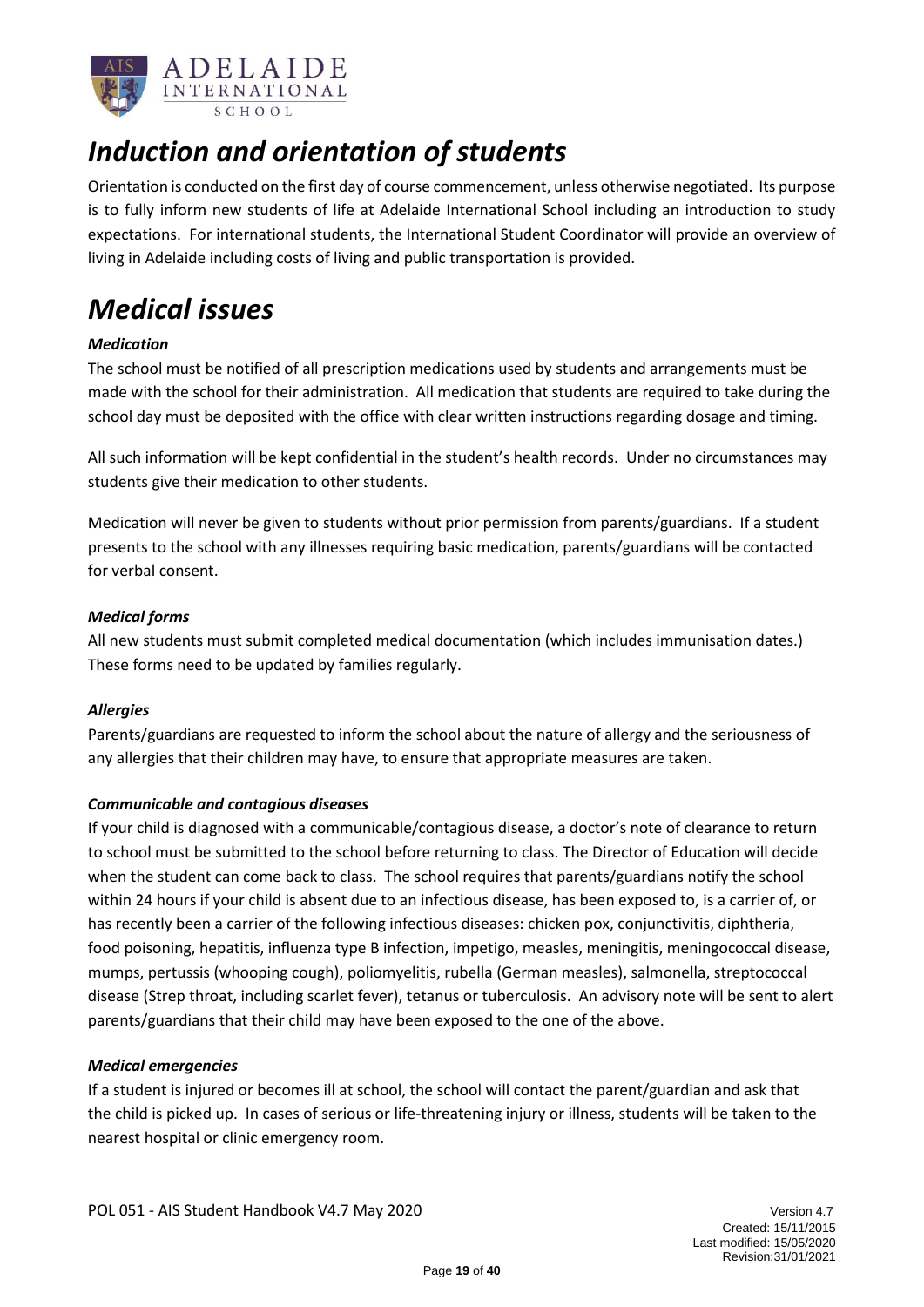

### *Accident/injury protocol*

All accidents that occur at school are recorded on an incident form and action is taken to ensure that future accidents do not occur, whenever possible. If a student's activities are limited due to an injury or health problem, written advice from a medical practitioner is required.

For any accident or injury at school, the school will fill an accident form describing the injury and care provided, and a copy will be retained by the School and a copy sent to the parents/guardians.

### *Emergency contact information*

It is the responsibility of the parents/guardians to ensure that the school always has up to date contact information. Home, work and mobile phone numbers and current email addresses are to be submitted so that parents/guardians can be reached for general communication as well as in emergency situations. Whenever your contact details change, please advise our school office immediately.

### *Emergency evacuations*

The school provides evacuation information throughout the year to ensure that members of the school community are familiar with the evacuation procedures.

## <span id="page-19-0"></span>*Use of Technology*

The use of appropriate technology is an essential part of the programs offered at Adelaide International School. All classes are enhanced with digital material presented with television projection and whiteboards. Mobile phones or similar portable personal digital devices will not be used in classes, unless as a designated part of the class instruction.

Secondary students will be required to provide and use a laptop each day to support learning. Students will receive appropriate instruction on internet safety and computer use. This will include a commitment to the appropriate use policy items that will be reviewed with students.

Primary students will be supplied with access to a computer when this is needed in their course of study.

### **The Acceptable Use Policy for Computer Networks and the Internet:**

After entry to AIS, students will be asked to acknowledge the following protocols for use of technology at AIS:

a) As a computer user, I agree to follow the rules in all my work with computers while attending Adelaide International School. Virus activity, profanity, nudity, pornography, racism, sexism and obscenity cannot and will not be tolerated in any form. Unauthorised chat is forbidden. Violations may result in suspension and various restrictions of computer privileges at Adelaide International School.

b) I will not use material from the internet directly in my work without full documentation of sources. Failure to do so will be considered plagiarism.

c) I will not download unauthorised files of any type.

d) I will not play games or use the computer resources for non-academic activities unless it is part of a class authorised enrichment/review activity or authorised by a teacher.

POL 051 - AIS Student Handbook V4.7 May 2020 Version 4.7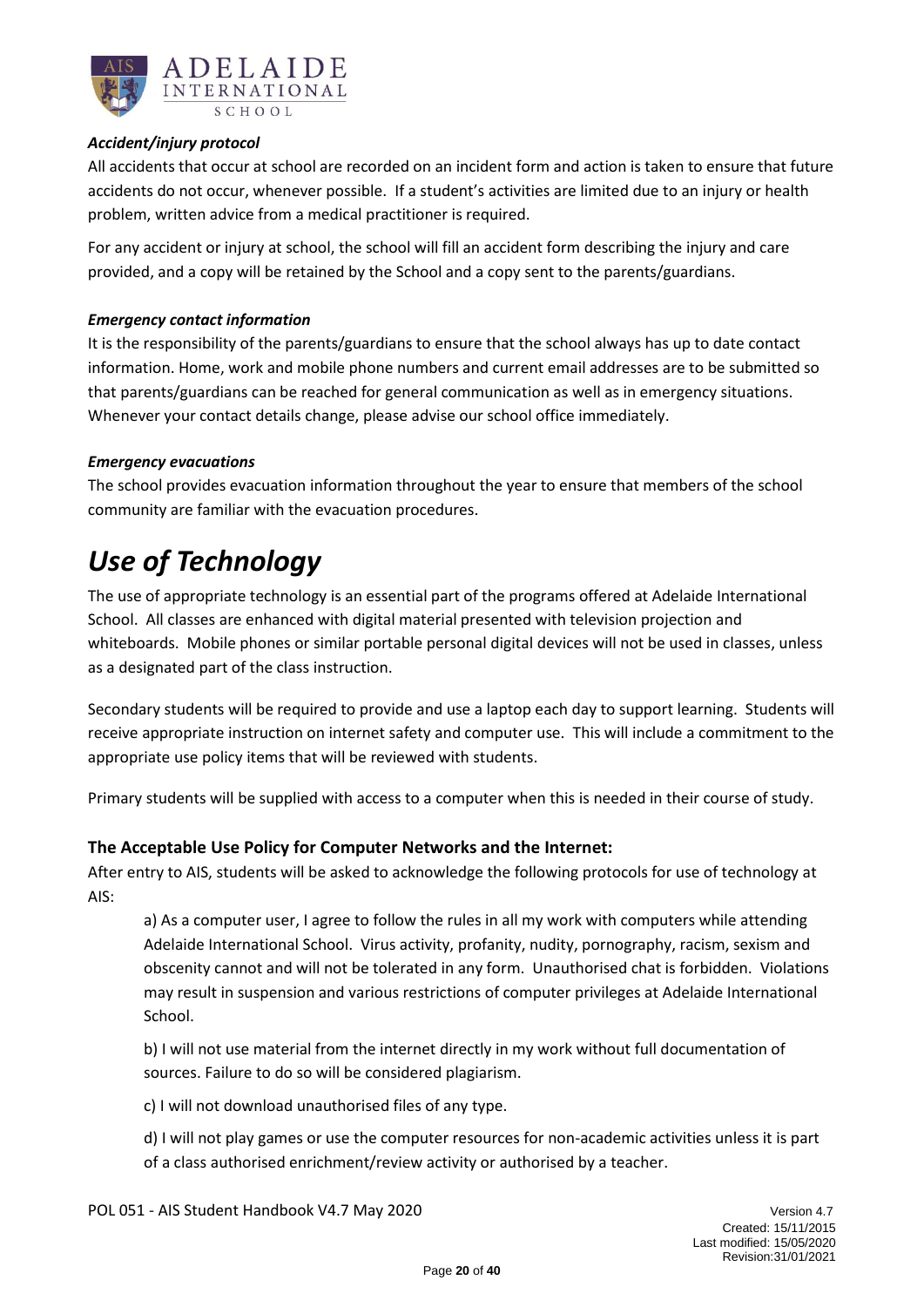

e) I will not make unauthorised copies of software. I will not sell copies of software to others unless I have the written permission of the copyright owner or the original software is clearly identified as shareware or in the public domain.

f) I will protect the privacy of others' areas by not trying to learn their passwords; I will not copy, change, read, or use files in another user's area; I will not attempt to gain unauthorised access to system programs or computer equipment; I will not create or introduce any virus which may destroy files or disrupt service to other users.

g) I will not use computer systems to disturb or harass other computer users by sending unwanted mail or by other means; I will not waste class time visiting chat rooms, sending e-mail, or reading non-classroom e-mail. E-mail is a privilege afforded only to designated classes for classroom projects/assignments and only allowed by teacher(s) permission.

Students will use school computers for school-related work only.

Top Five Things to Remember About Your Laptop/Tablet:

- 1. Keep your battery charged.
- 2. Keep your password private.
- 3. Backup your data.
- 4. Name your files correctly.
- 5. Keep your laptop secure.

# <span id="page-20-0"></span>*Code of Conduct*

Adelaide International School encourages and expects students to aspire to the highest standards of behaviour. Students are expected and have a responsibility to encourage their peers to do the same. Students have a responsibility to advise the staff when there is a dangerous situation. Students are expected, to be honest in all matters. **See Appendix 1** at the end of this document for the student code of conduct that must be signed when commencing study at AIS.

# <span id="page-20-1"></span>*Student Welfare*

### **Child Protection**

Adelaide International School complies with the requirements of Child Protection Legislation which means that convicted sex offenders are prohibited from working with children and young people who are less than 18 years of age. Before our staff members start work, Adelaide International School checks their background to make sure they are not prohibited from working with children and young people. This is a requirement of all registered teachers and other staff who are employed by Adelaide International School.

Adelaide International School is committed to the safety and wellbeing of all students enrolled endeavouring to ensure it offers an environment where children feel safe, respected and valued. Adelaide

International School promotes a zero tolerance towards any form of child abuse including the protection of children against physical, sexual, emotional, and psychological abuse and neglect. Adelaide International

POL 051 - AIS Student Handbook V4.7 May 2020 Version 4.7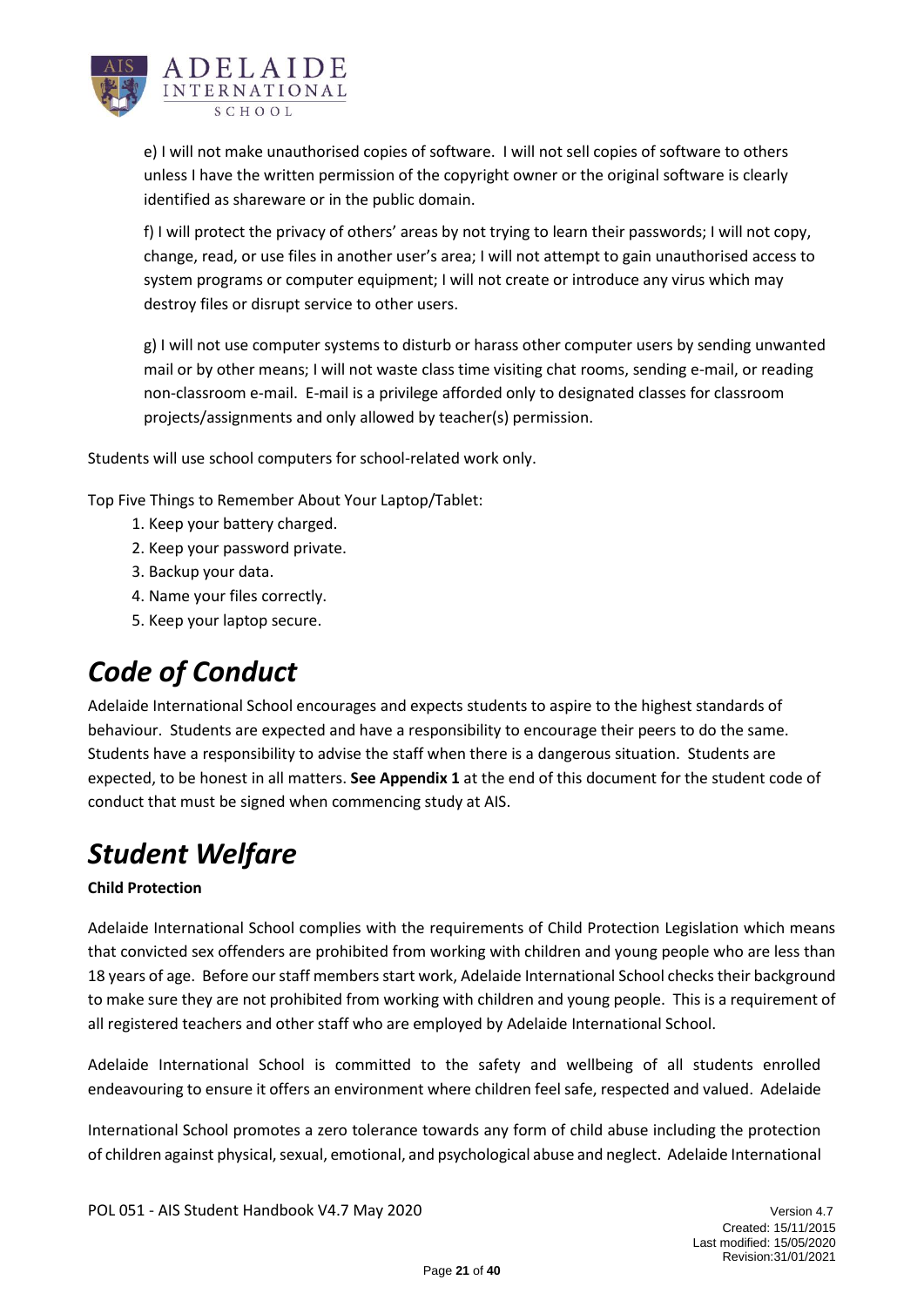

School supports the rights and wellbeing of our staff by encouraging their active involvement in building and maintaining a safe environment for all students.

Adelaide International School's Child Protection Policy ensures students that they have a right to be protected from harm, including child abuse. The policy identifies how staff and students report any concerns or suspicions about child abuse and the process of reporting to the relevant authorities with the purpose of responding in a timely and sensitive manner. Additional AIS policies have been developed to support the Child Protection Policy.

These policies are designed to reduce the risk of harm to Adelaide International School students and are readily available to all staff to promote, educate and encourage:

- Children protection
- Child safe and friendly environment
- Intervention on behalf of a child
- The empowerment of children's rights

# <span id="page-21-0"></span>*Staff employment*

Adelaide International School takes seriously, the appropriate selection and recruitment of all staff members, regardless of their role to prevent actions and behaviour that would be harmful to children. AIS engages the following screening processes:

- Face-to-face interviews including confirmation of educational status where relevant
- Referee reports and obtaining reference checks
- Requesting mandatory Department for Communities and Social Inclusion clearance
- Other background checks where required

All Adelaide International School staff are required to maintain the current recognised training in recognising and reporting child abuse currently titled at the time of printing this document *Responding to Abuse and Neglect – Education and Care*.

In situations of suspected abuse, or where an allegation has been made, Adelaide International School will treat the situation in line with its Complaints Policy and privacy requirements.

# <span id="page-21-1"></span>*Other services offered through AIS*

**Prices listed are GST inclusive.** *(Relates to international students only)*

| <b>Transportation</b>                                       |              |
|-------------------------------------------------------------|--------------|
| Airport welcome and transport to accommodation fee<br>٠     | \$121        |
|                                                             | (One way)    |
| <b>Guardianship:</b>                                        |              |
| <b>ISA Guardian &amp; Welfare Services</b>                  | \$2,220      |
| <b>Student Guardian Services (SGS)</b>                      | From \$1,800 |
| <b>Mandatory Charges: (subject to change by Government)</b> |              |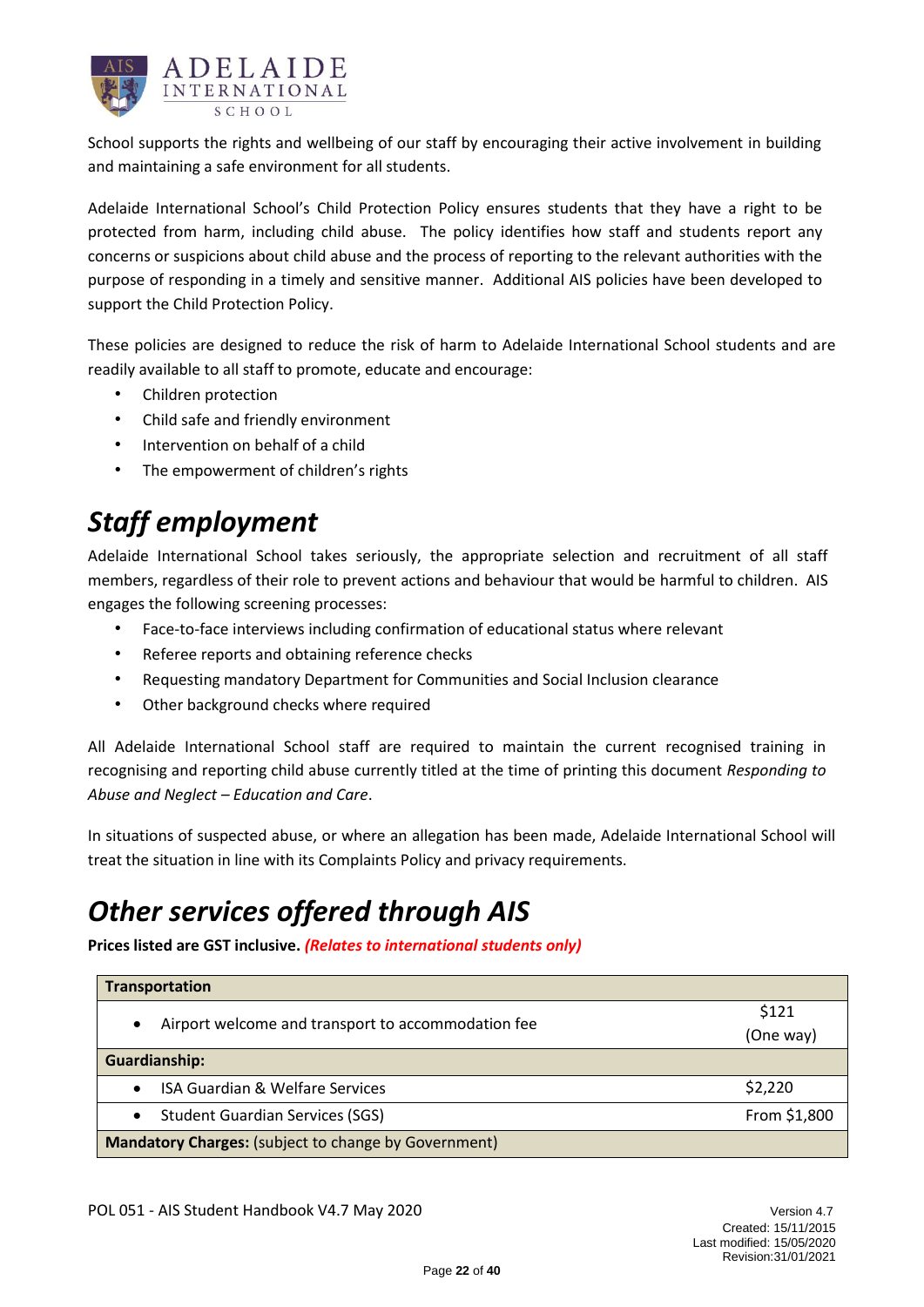

| Overseas Student Health Insurance - (payable to Bupa - cover must be for the length of the course, plus |         |  |
|---------------------------------------------------------------------------------------------------------|---------|--|
| one month – eg course is 12 months, insurance cover must be for 13 months)                              |         |  |
| Single cover per month                                                                                  | \$45    |  |
| 13 months Single cover total<br>$\bullet$                                                               | \$585   |  |
| Family cover per month                                                                                  | \$175   |  |
| 13 months Family cover total                                                                            | \$2,287 |  |
| <b>Course fees include</b> (Tuition and Materials fees):                                                |         |  |
| Tuition and Material Fees are payable 1 Semester (2 terms) in advance                                   |         |  |
| <b>Induction Program</b>                                                                                |         |  |
| Additional support – coaching and tutorials in English                                                  |         |  |
| Adelaide International School Library and internet access                                               |         |  |
| Course fees do not include:                                                                             |         |  |
| Text and reference books and stationery (additional to student workbooks)                               |         |  |
| Accommodation                                                                                           |         |  |
| Meals and transport – including airport pickup on arrival                                               |         |  |
| International or domestic airfares                                                                      |         |  |
| External professional services                                                                          |         |  |

Receipts are issued for all payments and pre-payments are held in an Australian bank account specifically established for prepaid tuition fees.

# <span id="page-22-0"></span>*Fee Refund Policy*

The request for refund of fees for any valid reason must be made in writing to the Principal using the *Refund Request Form* available on request from the AIS office o[n info@ais.edu.au](mailto:info@ais.edu.au) *.* 

Tuition Fees will be refunded only for those subjects that have not been commenced, less 10% administration fee (capped at \$500.00).

Regardless of whether a student elects to pay all fees upfront or negotiates a payment plan:

- if a visa application is rejected for a student applying for enrolment from offshore, the tuition fees will be refunded in full and the student must provide certified evidence of rejection. The enrolment fee and materials fees will not be refunded.
- if a student withdraws from a course and a request for refund is made to Adelaide International School twenty-eight (28) days or more prior to the course start date, tuition fees will be refunded in full less administration fee. The enrolment fee and materials fees will not be refunded.
- if a student withdraws from a course and request for refund is made to Adelaide International School less than twenty-eight(28) days prior to the course start date, 80% of net tuition fees will be refunded less administration fee. The enrolment fee and materials fees will not be refunded
- if a student withdraws from a course after course commencement in any semester, the tuition fees for units that have not been commenced will be refunded less administration fee. The enrolment fee and materials fees will not be refunded.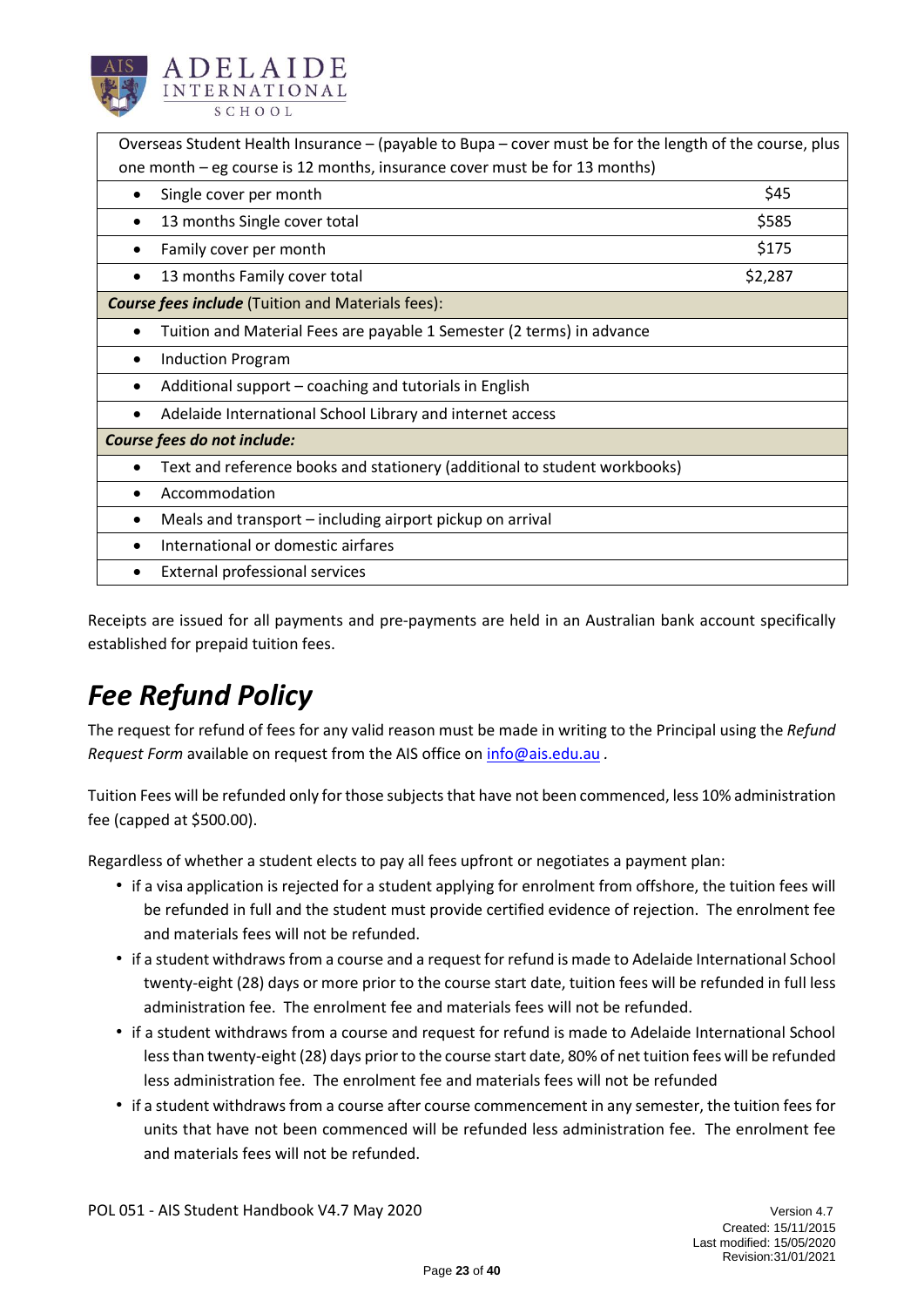

No refunds will be paid to a third party. All refunds will be made by direct bank transfer to the account of the person who made the original payment(s) within twenty-eight (28) days of receipt of application for refund.

# <span id="page-23-0"></span>*Change of Circumstances*

It is *your* responsibility and legal obligation to always keep Adelaide International School informed of your current contact details, medical information, family situations etc. A copy of our *Change of Details Form* is included as **Appendix 2** and our Administration Support Staff will provide you with additional copies if required.

You must advise the Adelaide International School administration office as soon as you become aware of any change in:

- residential or email address,
- landline or mobile phone number,
- your personal situation,
- any problems or issues you are experiencing which may affect either your ability to complete your classes successfully or your continuing stay in Australia.

If you are unsure if you must report something to Adelaide International School, please ask.

# <span id="page-23-1"></span>*Privacy*

### *Privacy Policy*

The AIS Privacy policy is available on the Adelaide International School website (**[www.ais.edu.au](http://www.ais.edu.au/)**)

### *Accessing Your Personal File*

You may access your personal file and request that updates be made to information that you feel is incorrect or out of date.

To request to see your records you need to apply in writing and normally, access can be provided within forty-eight (48) hours of request. Copies of records are available a minimum of five (5) working days and a fee will apply for administration costs. Administration staff can provide you with cost details which will depend upon your specific need but will not exceed \$AU15.00. Note that identification will be required to access personal file information. All records are owned by AIS.

If you find any errors in the records, please advise us immediately so that we can make corrections.

## <span id="page-23-2"></span>*Complaints Policy and Appeals Process*

At AIS we aim to provide a service to our families that is open, transparent, and ethical.

It is the policy of Adelaide International School that all stakeholders will be treated in a fair and equitable manner and always receive quality service .

POL 051 - AIS Student Handbook V4.7 May 2020 Version 4.7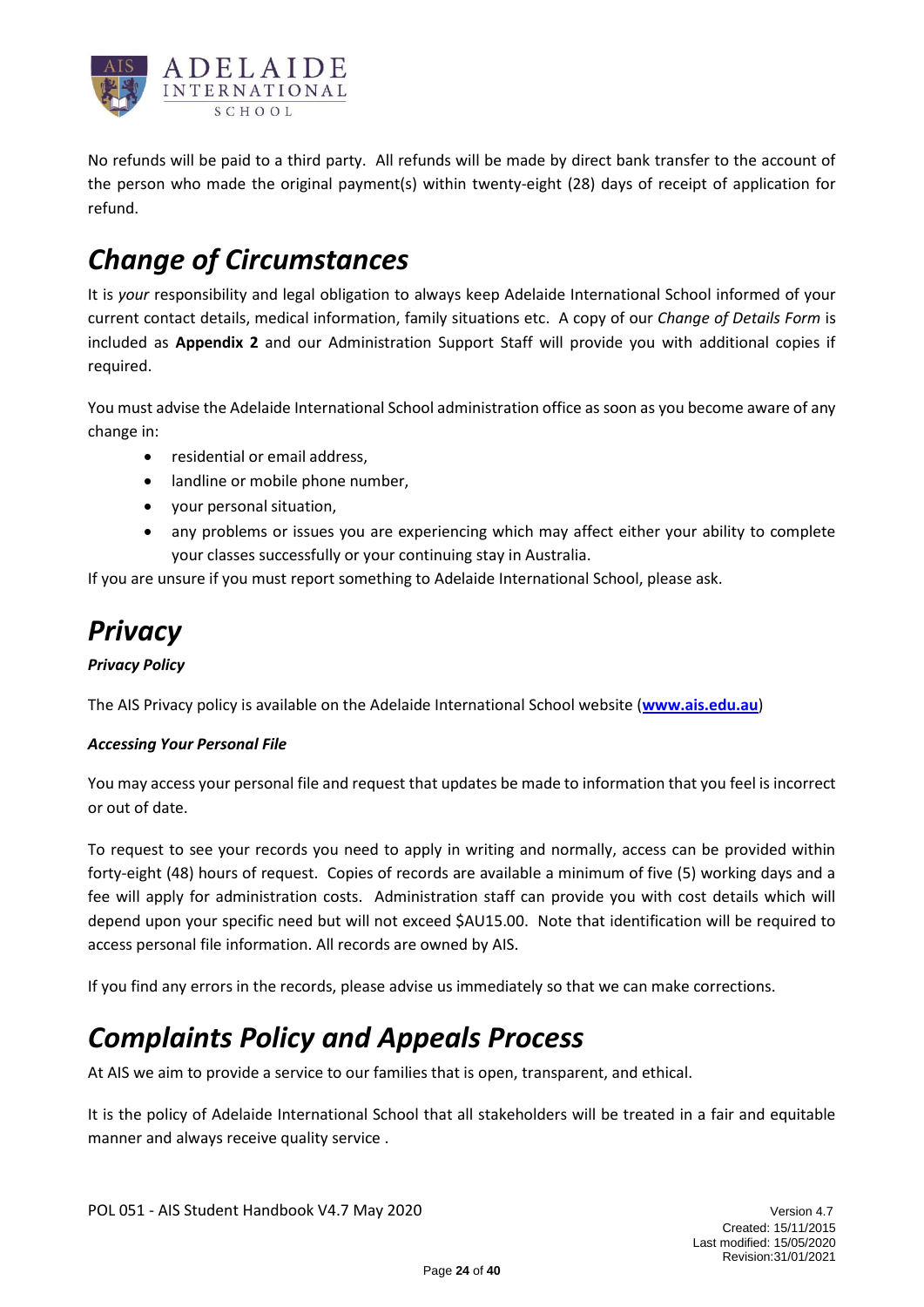

A complaint arises when:

- a stakeholder is not satisfied with an aspect of Adelaide International School's services and requests action be taken to resolve the matter.
- a stakeholder believes they have been treated unfairly or have been discriminated against.

If a student chooses to access our complaints and appeals processes, Adelaide International School will maintain the student's enrolment while the complaints and appeals process is ongoing.

Adelaide International School commits to a complaints process is open, transparent, and accessible to everyone.

For more information, please refer to our Complaints Policy and/or Appeals Process at [http://www.ais.edu.au](http://www.ais.edu.au/)

# <span id="page-24-0"></span>*Information for International students about Education in Australia*

### *ESOS Education Act*

The Australian Government, as does Adelaide International School, wants international students in Australia to have a safe, enjoyable and rewarding place to study. Australia's laws promote quality education and consumer protection for international students. These laws are known as the ESOS framework and they include the *Education Services for Overseas* (ESOS) *Act* 2000 and the National Code 2018. Please see <https://internationaleducation.gov.au/regulatory-information/pages/regulatoryinformation.aspx> for more information.

### *Protection for international students*

As an international student on a student visa, you must study with an education provider and in a course that can be found on the Commonwealth Register of Institutions and Courses for Overseas Students (CRICOS) at [http://cricos.education.gov.au/.](http://cricos.education.gov.au/)

CRICOS registration guarantees that the course and the education provider with whom you study meet the high standards necessary for international students. Please check carefully that the details of your course − including its location − match the information on CRICOS.

### *Your Rights*

The ESOS framework protects your rights, including your right to:

- receive, before enrolling, current and accurate information about the courses, fees, modes of study and other information from your provider and your provider's agent.
- sign a written agreement with your provider before or as you pay fees, setting out the services to be provided, fees payable and information about refunds of tuition fees. You should keep a copy of your written agreement.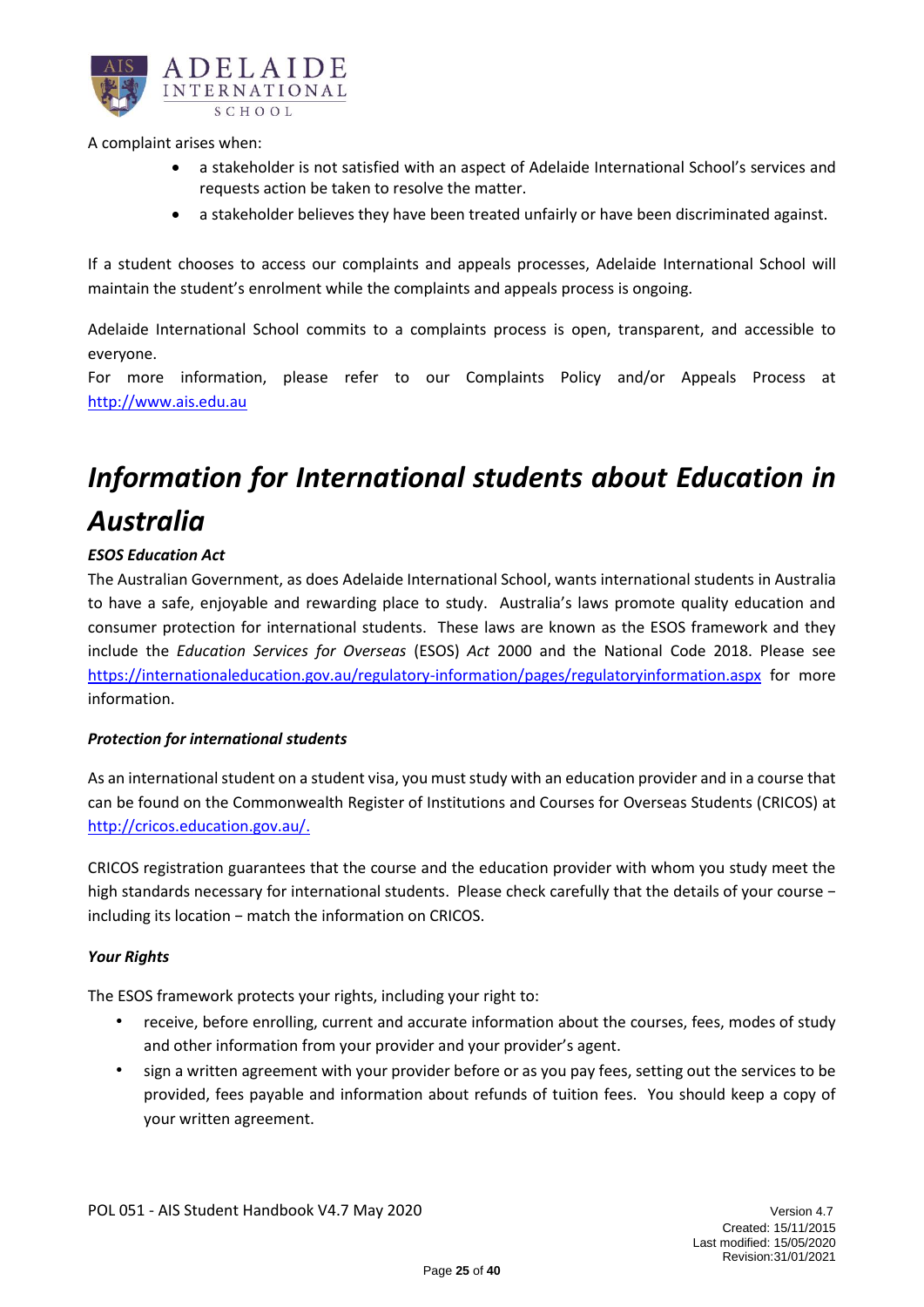

• get the education you paid for. The ESOS framework includes consumer protection that will allow you to receive a refund or to be placed in another course if your provider is unable to complete your course.

Adelaide International School adheres to the current Tuition Protection Scheme (TPS), which ensures that your tuition fees are insured and safe. The TPS is a placement and refund service for international students, which is activated if your provider is unable to teach your course. Visit the TPS website for more information, at [www.tps.gov.au](http://www.tps.gov.au/) .

The ESOS framework sets out the standards Australian education providers offering education services to international students must obey. These standards cover a range of information you have a right to know and services that must be offered, including:

- orientation and access to support services to help you study and adjust to life in Australia
- the details of the contact officer for international students
- if you can apply for course credit
- when your enrolment can be deferred, suspended, or cancelled
- what your provider's requirements are for satisfactory progress in the courses you study and what support is available if you are not progressing well
- if attendance will be monitored for your course, and
- a complaints and appeals process.

One of the standards does not allow another provider to enrol a student who wants to transfer to another course until they have completed six months of the principal course of study in Australia. If you want to transfer before you have completed six (6) months of your principal course, you need your provider's permission unless there are special circumstances such as:

- you are a government sponsored student, and your sponsor supports a transfer, or
- your current education provider or course has ceased to be registered or a sanction has been imposed that prevents your provider from continuing to deliver your principal course.

Another standard is that if you are under 18 years of age, to ensure your safety, you will be granted a visa only if there are arrangements in place for your accommodation, support and welfare.

### *Your Responsibilities*

As an international student on a student visa, you have responsibilities to:

- satisfy your student visa conditions
- maintain your Overseas Student Health Cover (OSHC) for the period of your stay
- meet the terms of the written agreement with your education provider
- inform Adelaide International School of any changes to your contact details immediately and provide us with confirmation of your contact details at least every six (6) months (please refer Appendix 2 Change of Details Form)
- maintain satisfactory course progress
- follow Adelaide International School's attendance policy, and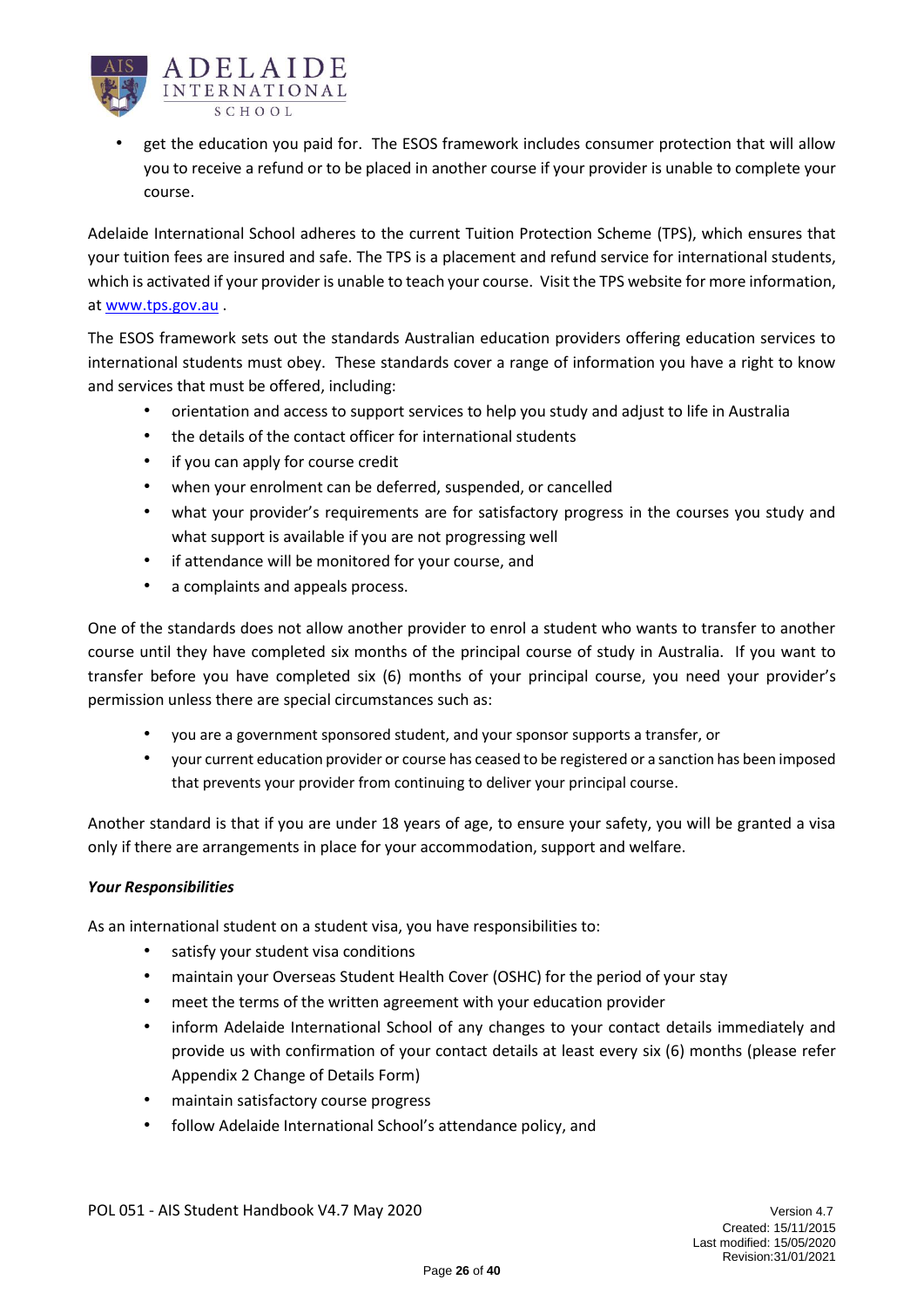

if you are under 18, maintain your approved accommodation, support and general welfare arrangements.

More information on studying in Australia, go to<https://www.studyinaustralia.gov.au/> or ESOS Helpline 1300 615 262.

For visa matters go to <https://www.homeaffairs.gov.au/>or 131881 in Australia or the Department of Home Affairs office in your country.

## <span id="page-26-0"></span>*Accreditation*

AIBT holds all registrations with the relevant accreditation and regulatory bodies. Therefore, any reference in this document identifying Adelaide International School's registration or accreditation is through AIBT. AIBT is a Commonwealth Registered Institute for Overseas Students to enrol full fee paying 500 visa subclass students (CRICOS Provider No. 03133G).

### <span id="page-26-1"></span>*Registered course*

| <b>Course Code</b> | <b>Course Name</b> | Course Level and Duration                                                          |
|--------------------|--------------------|------------------------------------------------------------------------------------|
| 004818C            |                    | Secondary Senior Years 11-12   Senior Secondary Certificate of Education 104 weeks |

### *Education agents*

Adelaide International School is responsible for the actions of their agents in marketing their courses. All education agents working on behalf of Adelaide International School have completed an Agent's Agreement with us. We review the activities of education agents from time to time and your feedback in regard to your education agent's performance is welcome at all times.

Education agents should not be seeking additional fees/payments from you once you have been accepted by Adelaide International School. Should you be asked for additional fees, do not pay and please contact Adelaide International School immediately.

Education agents must provide you with the following information before you make an application to study.

- details about Adelaide International School and its facilities, equipment and learning resources.
- information on course content, the qualification gained on completion, and its duration.
- teaching and assessment methods.
- details of any arrangements with other providers for recognition or completion of the course.
- course fees, refund conditions and other tuition expenses.
- living in Australia and the local environment of the relevant campus, including information about campus location, accommodation availability, and costs of living.
- course entry criteria including the minimum level of English language proficiency, educational qualifications and work experience required.
- visa requirements which must be satisfied by the prospective student including English language proficiency levels.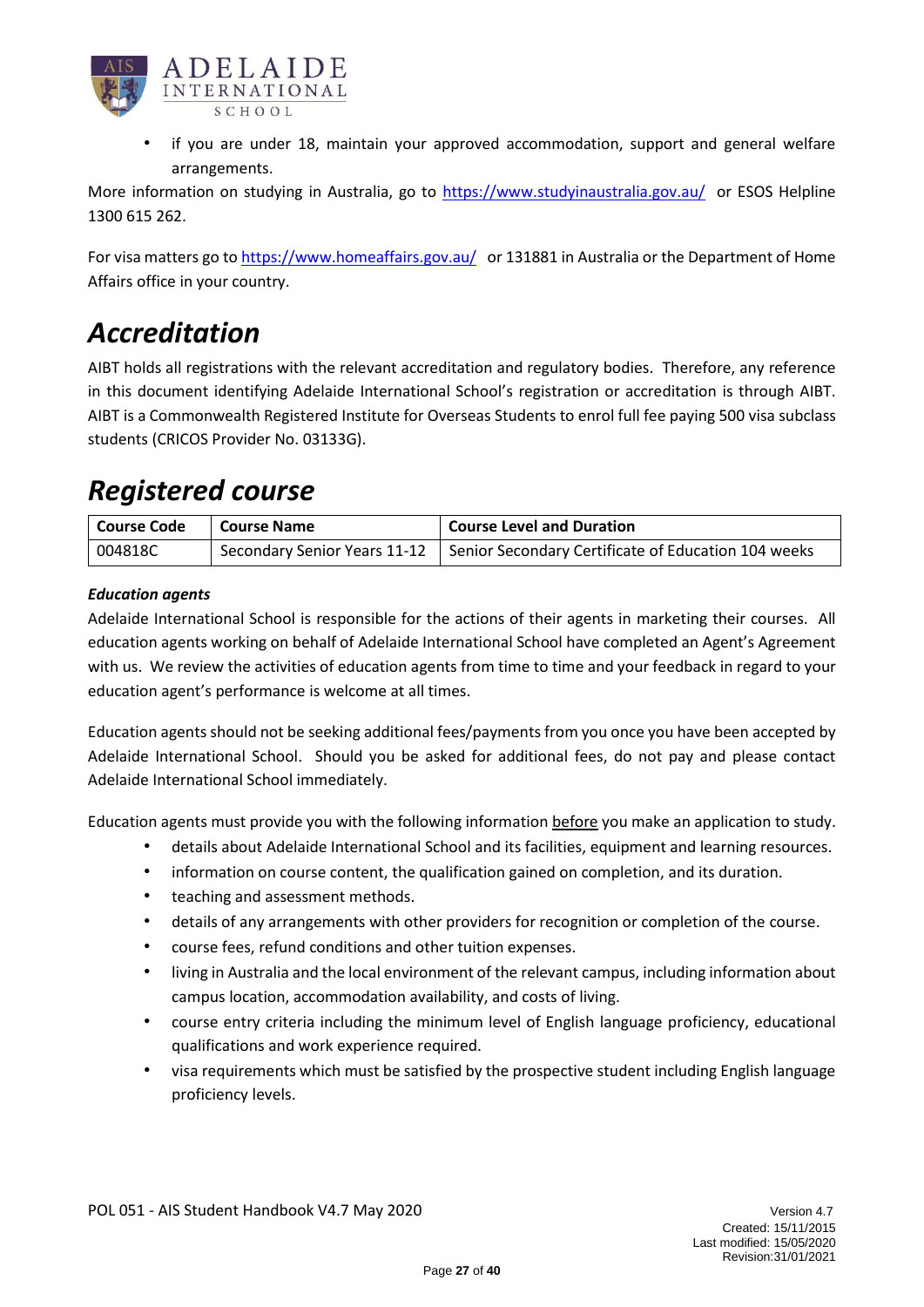

- conditions imposed on student visas including satisfactory academic performance, attendance requirements and working rights and that Adelaide International School will be required to keep a record of your academic progress and attendance at classes.
- the requirement of AIS to report to relevant Australian government authorities a student's failure to meet their visa conditions relating to attendance or academic performance.
- withdrawal arrangements.
- admission procedures, credit transfers and the recognition of existing skills and knowledge policies and procedures at Adelaide International School.
- internal and external complaint and appeals procedures.
- student support and welfare services of special relevance to international students.

### *Student visa requirements*

The Department of Home Affairs requires you to provide evidence that satisfies the entry requirements applicable to you and your country of origin prior to being granted a student visa and may include whether you have enough money, English proficiency, likely compliance with the conditions of your visa and any other matters considered relevant to assessing your application. You will need to submit your information through the local Australian Immigration Office.

You will be required to show that you meet the selection requirements for the courses that you enrol in at Adelaide International School. These responsibilities must be maintained after your arrival in Australia and it is a requirement that you are aware of these before you sign your enrolment form.

Additional information on visa issues is available from your education agent and independent advice is available on the Department of Home Affairs internet site on<https://www.homeaffairs.gov.au/> .

### *Academic Entry Requirements*

- Minimum Year 10 or international equivalent for Stage 1 entry
- Minimum Year 11 or international equivalent for Stage 2 entry
- Where a student is unable to provide evidence of minimum entry requirements, or their evidence is not at the minimum level, in appropriate circumstances, Adelaide International School may assess the student towards confirming the minimal level.
- Computer literacy to the level required to successfully complete the course of study.

### *Credit and recognition*

Credit / Recognition provides students wishing to study at Adelaide International School an opportunity to have their current education level recognised. Any student applying for Credit / Recognition against SACE Stage 1 and/or Stage 2 will be required to complete a SACE Board of SA application form and submit this form, along with requested evidence, to the SACE Board for processing and approval. Adelaide International School is not able to assess and award Credit / Recognition of prior learning for SACE subjects.

*NOTE: Approval of Credit Transfer / Recognition, may affect an overseas student's visa conditions by shortening of the student's course duration. Students wishing to apply for credit transfer are advised to contact DIBP to discuss this.*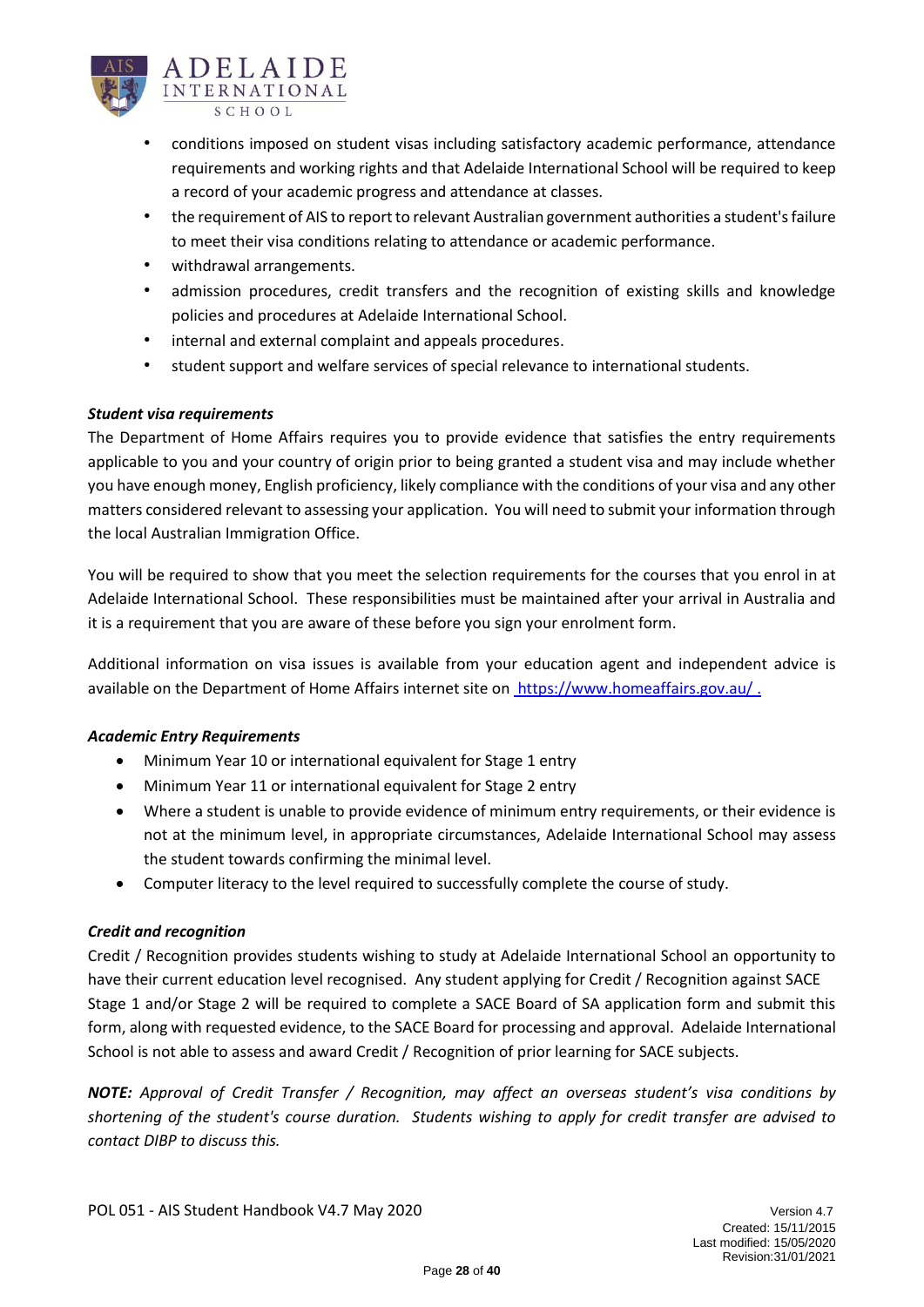

### *International student health cover*

Australia has a very modern and efficient health care system subsidised by the Australian Government. Overseas Student Health Cover (OSHC) allows you to use the Australian healthcare system. It covers the costs for medical or hospital care, emergency ambulance transport and some prescribed medication that you may need while studying in Australia.

All international students must purchase and maintain for the duration of their stay an approved OSHC policy from a registered health benefits organisation **before** applying for a visa and giving you coverage from the day you arrive.

For information about Overseas Student Health Cover please visit: <https://www.studyinaustralia.gov.au/english/live-in-australia/insurance> .

### <span id="page-28-0"></span>*Attendance*

Each study year is at least forty (40) weeks and attendance must be a minimum of 90% for that period. Please refer to your course timetable.

You are required to attend scheduled classes unless:

- you are sick and have a medical certificate signed by a recognised medical practitioner in Australia; or
- you have a family crisis that requires you to return to your home. Some form of evidence is required.

If you are absent from classes due to illness or family crisis you must inform Adelaide International School before commencement of classes on the first day that you will be absent and provide us with evidence to support your reason for absence. Depending upon the study missed, and by arrangement with Curriculum Coordinator, you may be able to make up the study.

If you are absent without notifying Adelaide International School, the International Student Coordinator will contact you and disciplinary action may follow if the reason for not reporting is insufficient.

Each day when you arrive in class your teacher will mark your attendance to note that you were on site. This provides both:

- a record of your attendance; and
- in the case of emergency evacuation, a checklist of all people who were in the building.

If you are late, and depending on how late you arrive, you may be marked as absent.

All students should maintain at least an 90% attendance rate over any given study period (this is generally one semester or term). If the attendance rate drops below 90%, at any point in time, and it is calculated that the student cannot reach an average of 90% by the end of the study period, then the student will be warned in writing of a possible breach of visa conditions. If the student's attendance rate falls below 80% and they are not making satisfactory academic progress, they are considered to be in breach of their visa conditions, Adelaide International School is required to advise the Department of Home Affairs who will initiate an investigation which may lead to the cancellation of your visa. Adelaide International School will activate an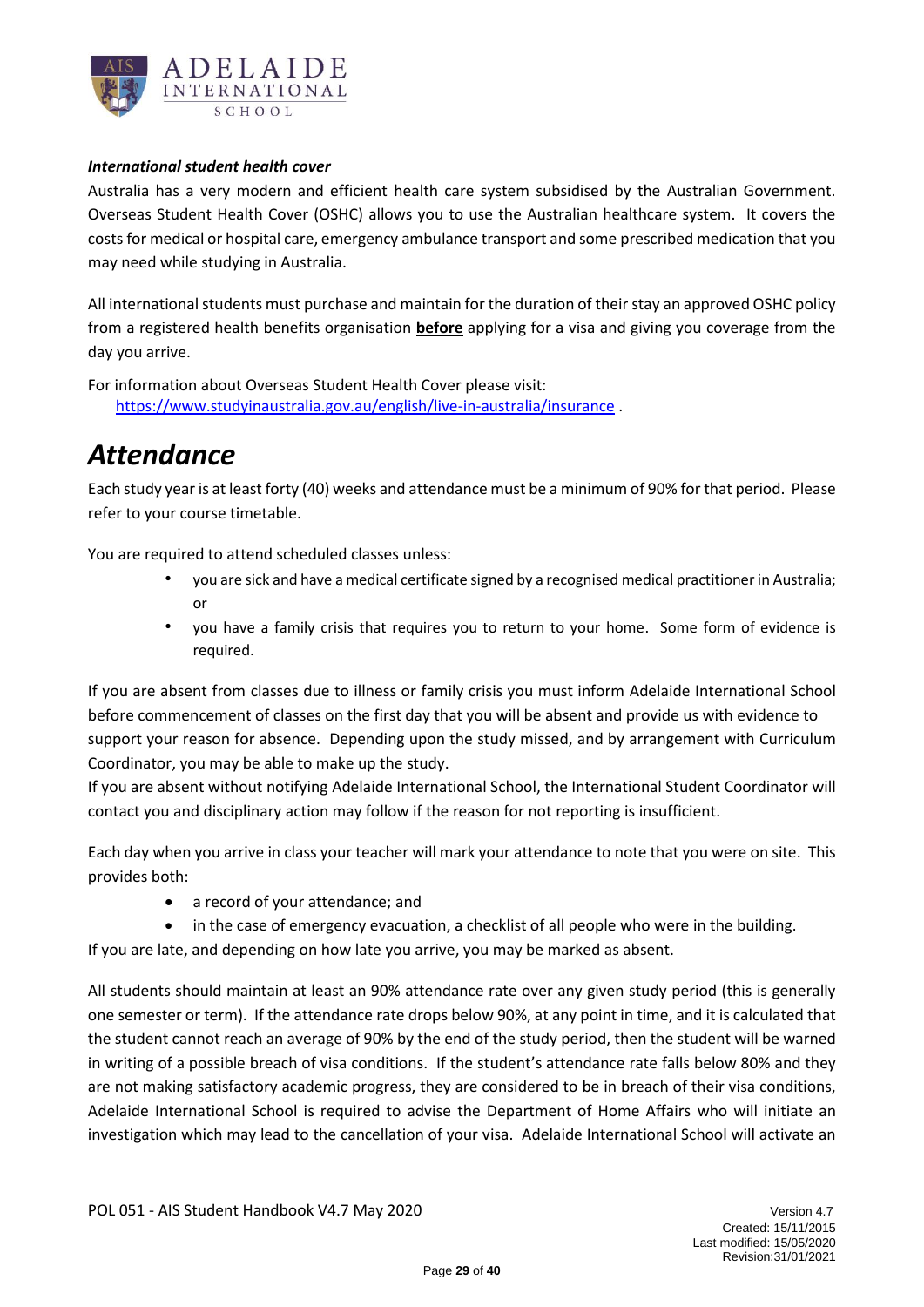

intervention strategy as soon as a drop-in attendance or academic performance is noted to assist students avoid non-compliance with their visa conditions.

Students have twenty (20) days to appeal a decision to report to the Department of Home Affairs via the Adelaide International School Appeal Process. Please refer *Appeals Policy* at [http://www.ais.edu.au](http://www.ais.edu.au/)

Students are contacted by telephone by the International Student Coordinator to determine the cause of their absence. A file note of the telephone contact is placed into the student's file. If the student cannot be contacted after five (5) days, then the Department of Home Affairs is advised.

Where an international student chooses not to access the Complaint or Appeal process, withdraws from the process, or the process is completed and results in a decision supporting Adelaide International School then Adelaide International School is required to notify the secretary of the Department of Home Affairs via the PRISMS system as soon as is practicable.

### *Academic Performance*

Under the conditions of a student visa, international students are required to study 100% of a fulltime study load.

The only reason(s) a student may undertake a reduced study load is where:

- additional subjects are needed to complete the course and these subjects total less than a fulltime study load; or
- in the final semester where the remaining subjects do not total a fulltime load.

International students are not entitled to undertake a reduced study load because of credit transfer, exemptions or to repeat failed subjects. Credit transfer must be processed and confirmed by the SACE Board of SA. Adelaide International School will assist students to complete the SACE Board Credit Application Form.

Students who do not have satisfactory academic progress will be reported to the Department of Home Affairs. As a general rule, more than one (1) failure in a subject or failure in two (2) subjects or more in any one (1) term will trigger a review of academic progress by us. If you do not meet the passing grades at the level required Adelaide International School must advise the Department of Home Affairs through PRISMS.

Students have twenty (20) days to appeal a decision to report to the Department of Home Affairs via the Adelaide International School appeal process. Please refer to our Appeal Policy at [http://www.ais.edu.au](http://www.ais.edu.au/)

Where an international student chooses not to access the Complaint or Appeal process, withdraws from the process, or the process is completed and results in a decision supporting Adelaide International School then Adelaide International School is required to notify the Department of Home Affairs via the PRISMS system as soon as is practicable.

### *Working whilst studying*

Once your course has commenced, you are permitted to work a maximum of 40 hours per fortnight when your course is in session**,** and unlimited hours when your course is not in session**.** Voluntary, unpaid work, is not included in the limit of 40 hours per fortnight if it: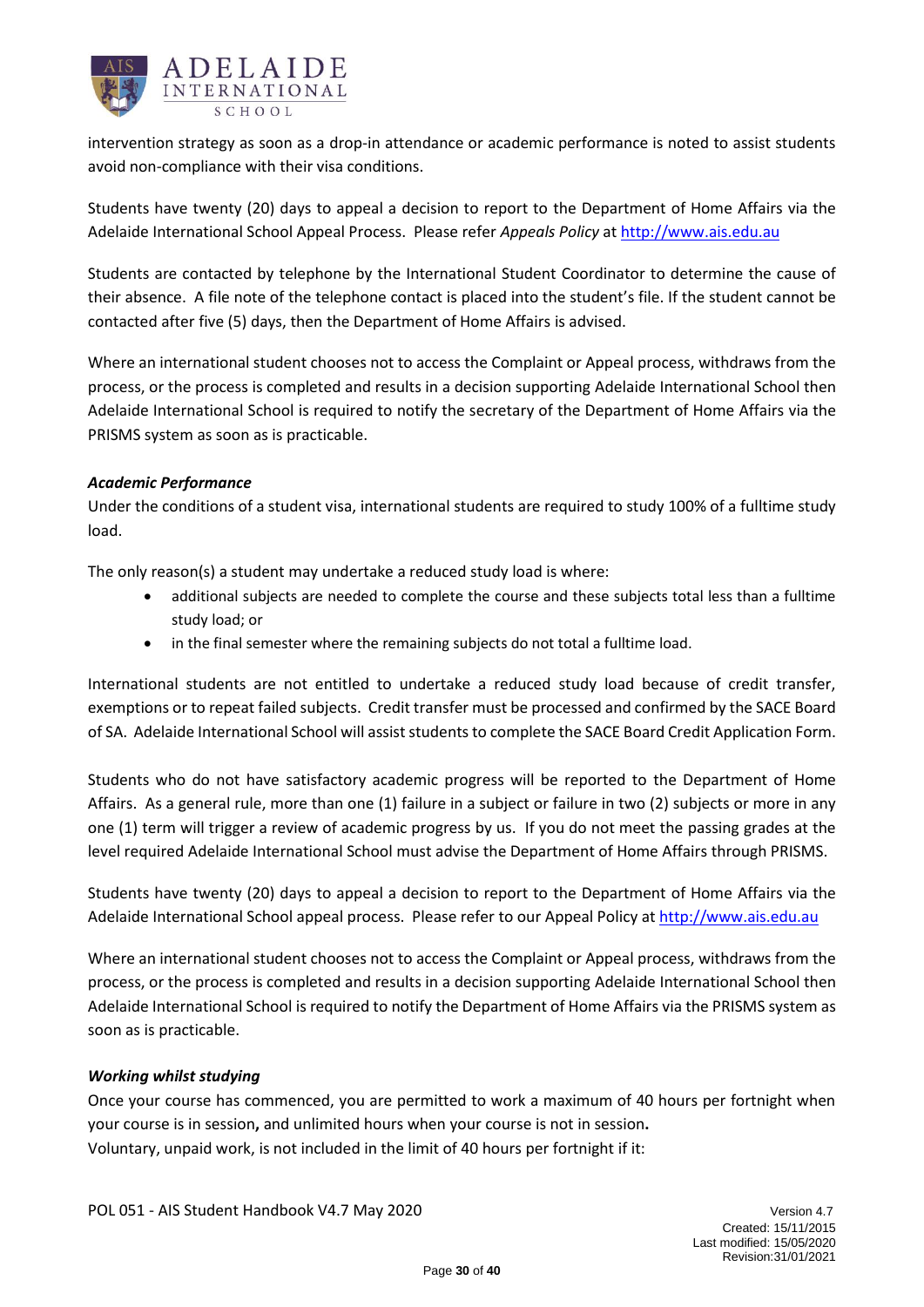

- is of benefit to the community
- is for a non-profit organisation
- is genuinely voluntary (that is, you are not paid either in cash or other—board and lodging is acceptable).

If the voluntary work could have been undertaken by an Australian resident who would have received a wage, then this is included in the 40 hours.

If you are unsure, you should check with the Department of Home Affairs as random checks are conducted and if a person under a student visa is found to have worked more than forty (40) hours per fortnight, their visa will be cancelled, and the employer may be liable to prosecution.

### *Change of Circumstances*

Adelaide International School is required by law to advise the Department of Home Affairs of all changes to your situation. If you do not advise Adelaide International School and we become aware of the change by other means, there may be consequences for you.

It is *our* responsibility to let the Department of Home Affairs know through our PRISMS computer system should:

- you default in any aspect of your visa provisions
- your attendance level drop below 80%
- your academic progress level fall below 50% (however, Adelaide International School intervention strategies will apply as soon as we identify that you are struggling with your course)
- you not make your fee payments

Speak with us if you have any problems or issues and together, we may be able to find a solution.

### *Non-compliance with rules*

Non-compliance of rules will result in consequences including:

- implementation of Adelaide International School Intervention Strategy available from the Adelaide International School administration.
- If the issue or behaviour continues, education services will be withdrawn, and you will be notified in writing that enrolment has been terminated and that the Department of Home Affairs have been advised as required by the legislation.

While we hope that these situations do not occur, we are committed to a very transparent process to ensure that all parties are satisfied with the final resolution and have access to our Complaint Process and Appeals Process. Refer [http://www.ais.edu.au](http://www.ais.edu.au/) 

### *Transfer of international students between registered providers*

When a request for transfer is received for an incoming student to study at Adelaide International School, the International Student Coordinator will assess the student's request and if all student visa criteria are met and Adelaide International School has the capacity to accept the student the International Student Coordinator will determine whether to accept the student or not.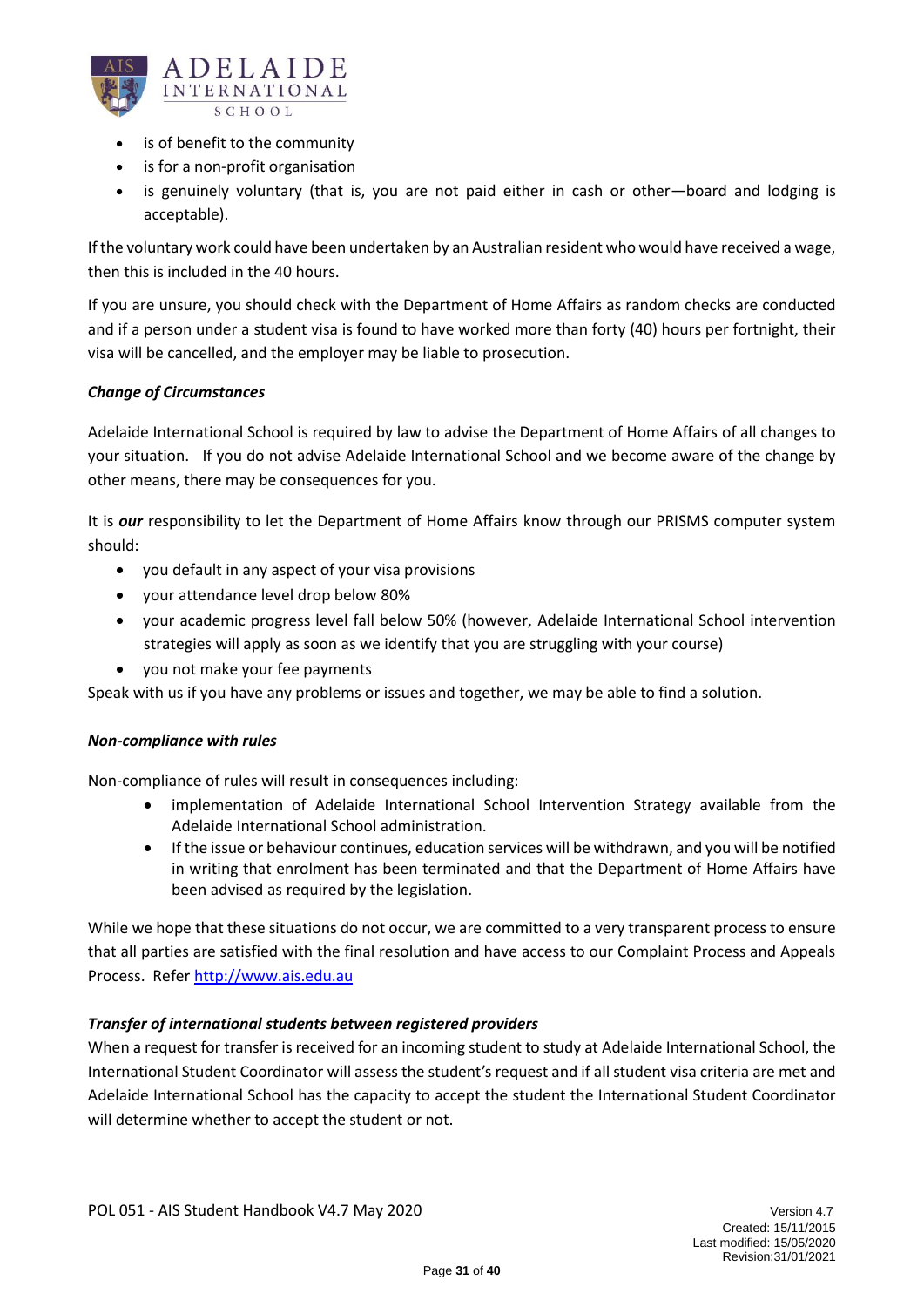

If the student's request for transfer is rejected, the International Student Coordinator will inform the student in writing of the decision and the reason/s for this decision.

### *Release of students to move to another provider*

If a student wishes to be released from their studies at Adelaide International School, and transfer to another registered provider will assess the student's request and if all student visa criteria are met and Adelaide International School has had the opportunity to address any issues that the student may have and are affecting their decision to move the relevant International Student Coordinator will determine whether to release the student or not. Please note that approval for release is only required if a student has not completed six (6) months of their course. Adelaide International School will not unreasonably withhold the release and at all times the best interests of the Student are considered.

### <span id="page-31-0"></span>*Visa breech and changing enrolment details*

Where a student is in danger of being in breach of visa conditions a meeting to discuss the reasons for failing to meet their requirements will be arranged with the student (they may invite a support person or advocate). The aim of the mentoring meeting will be to assist the student to succeed in future and a program that will assist the student will be agreed with and approved by the Curriculum Coordinator. The mentoring sessions are recorded as a written record, copied to all parties and placed on file.

Students who fail to meet their defined visa obligations will be breached by the relevant Curriculum Coordinator and mandatory notification to the Department of Home Affairs will be made through PRISMS. The student will be advised in writing of the decision, prior to reporting, and will have twenty (20) days from the date of the letter to access Adelaide International School's Appeal process. Please refer Appeal Policy at [http://www.ais.edu.au.](http://www.ais.edu.au/)

Where an International Student chooses not to access the Complaint or Appeal process, withdraws from the process, or the process is completed and results in a decision supporting Adelaide International School then An Adelaide International School is required to notify the Secretary of the Department of Home Affairs. via the PRISMS system as soon as is practicable.

### *Deferring, suspending, or cancelling enrolment*

A student may be granted deferment or temporary suspension from their studies on compassionate grounds or due to compelling circumstances (e.g. where a medical certificate states that a student is unable to attend classes or fly).

A student may cancel their enrolment for any reason.

Adelaide International School may choose to defer, temporarily suspend a student's enrolment on two (2) grounds:

- compassionate or compelling circumstances; or
- grievous misbehaviour by the student.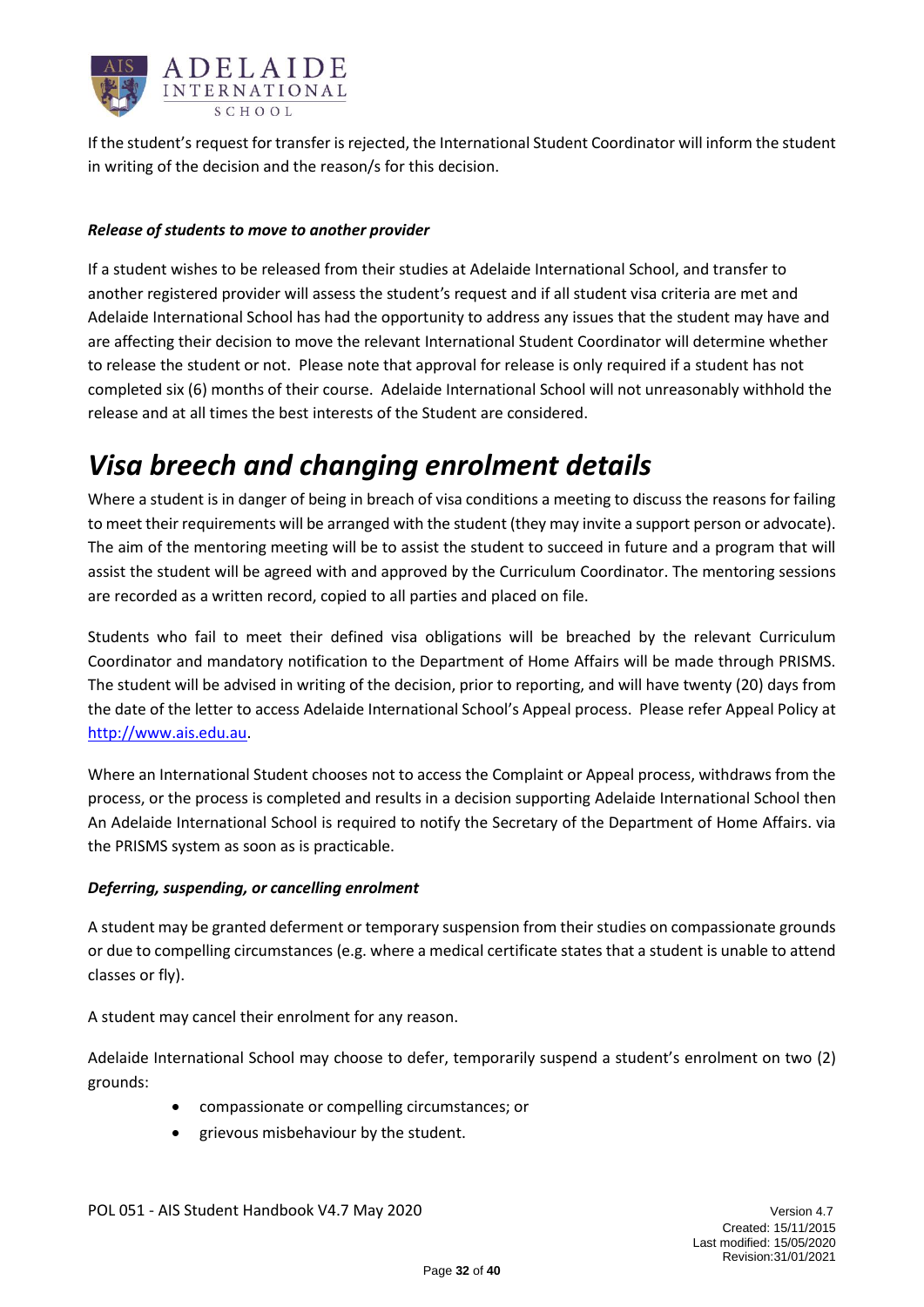

Deferment, suspending or cancellation enrolment may affect an international students visa. If a student defers, suspends, or cancels enrolment Adelaide International School must notify the Department of Home Affairs via PRISMS.

The International Student Coordinator along with the Director of Education and Principal may make the decision to cancel a student's enrolment, based on grievous misbehaviour.

The student may appeal an AIS decision within twenty (20) days of the decision via the AIS Appeals Process. Please refer Appeals Process at [http://www.ais.edu.au](http://www.ais.edu.au/)

Where an international student chooses not to access the Complaint or Appeal process, withdraws from the process, or the process is completed and results in a decision supporting Adelaide International School then Adelaide International School is required to notify the Department of Home Affairs via the PRISMS system as soon as is practicable.

### *Ensuring completion*

Where a student will not complete the course within the expected duration as a result of:

- compassionate reasons such illness
- where Adelaide International School are unable to provide a prerequisite unit
- where Adelaide International School have implemented the intervention policy
- an approved deferment or suspension has been issued by Adelaide International School

the International Student Coordinator and Curriculum Coordinator will support the International student's application for extension of their visa by putting into place a valid plan for successful completion.

### *Working with 'at risk' students*

Where a student is identified as being at risk of breaching attendance or academic performance, up to three (3) mentoring sessions will be initiated to determine any underlying causes and where supports are negotiated and agreed upon. Where necessary the student will be referred to external services for assistance. No charge is made by Adelaide International School to the student for referral to appropriate external support services and every effort will be made to access free or low-cost services. The student should be aware that costs directly associated with the support service will be payable by the student.

Adelaide International School will assist the student to access appropriate funding or medical benefit rebates as may be available from time to time. Refer Adelaide International School Intervention Strategy available from Administration.

### <span id="page-32-0"></span>*Graduation*

Your results and course file will be forwarded to the Curriculum Coordinator and International Student Coordinator to check everything is in order. Students will be contacted should there be any outstanding work or other issues. After successful completion of Year 12, a SACE Certificate is issued by the SACE Board of SA and is outside of Adelaide International School control. A graduation ceremony at the completion of Stage 2 will be arranged to allow students to celebrate their achievement.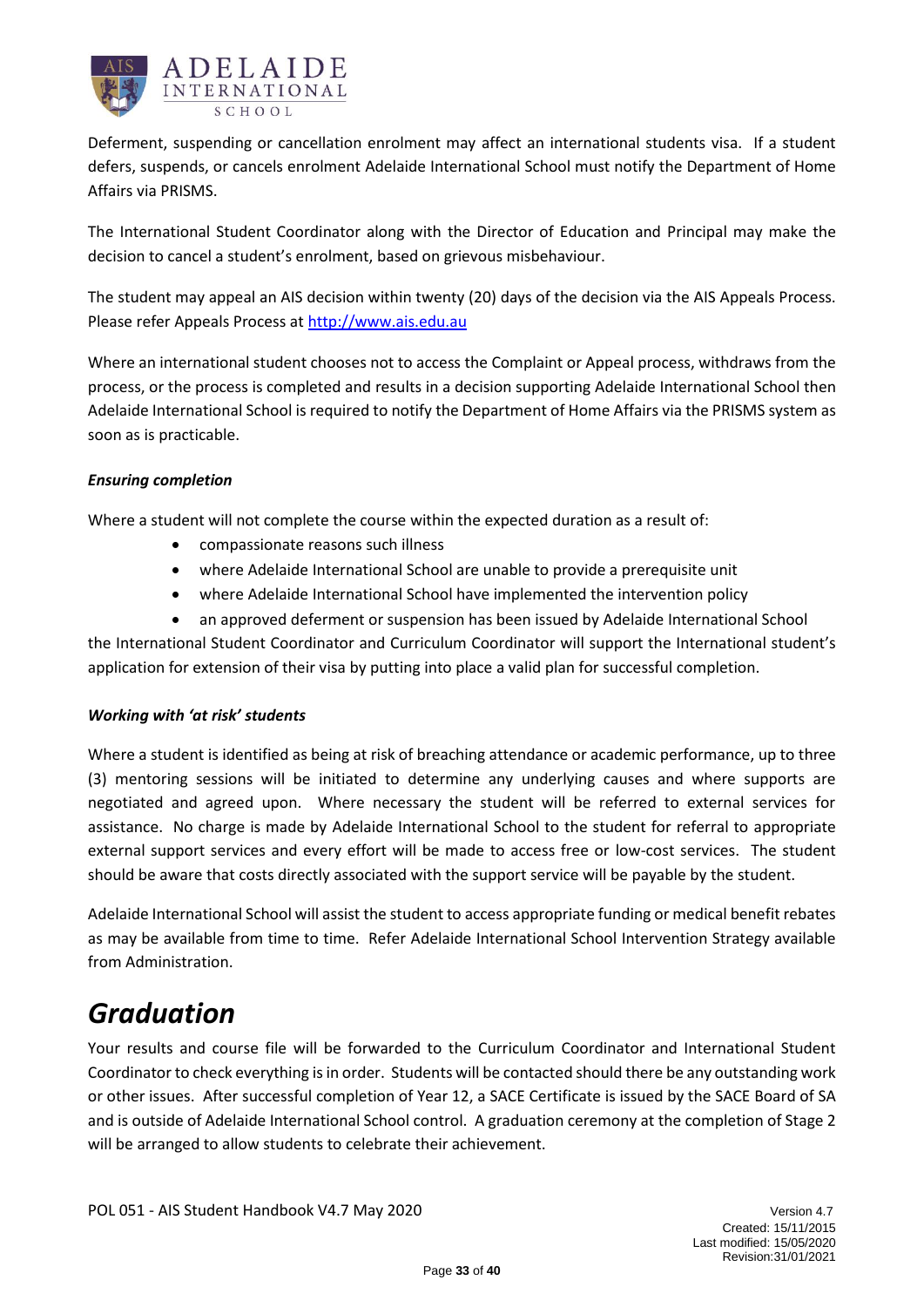

### *Incomplete certificates*

If you leave the course without completing and passing all the assessments in full, you will only be entitled to an incomplete SACE certificate.

### *Re-issuing certificates*

Adelaide International School keeps records of courses completed by students for thirty (30) years. If in the future students need another copy of their SACE Certificate, they will need to contact the SACE Board of SA. Adelaide International School can assist if required.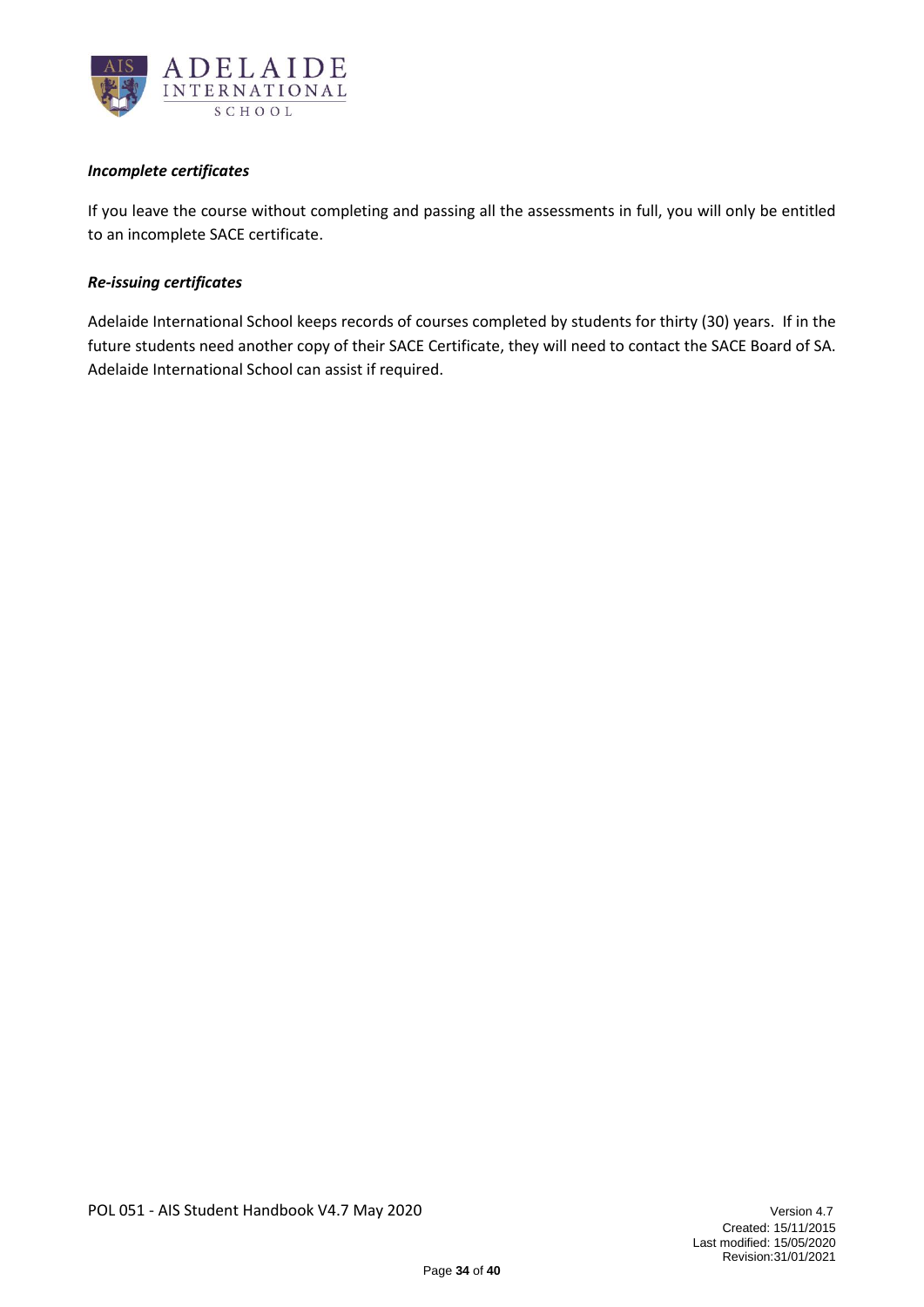

### <span id="page-34-0"></span>*APPENDIX 1:* **STUDENT CODE OF CONDUCT**

### **Student Responsibilities**

As an AIS student I will:

- 1. be respectful and courteous to all persons regardless of status or position.
- 2. show awareness that different people have different views and come from different backgrounds. I will respect these differences and the boundaries directly or indirectly set by others.
- 3. maintain a positive attitude and strive to be supportive and inclusive of other students or AIS staff.
- 4. respect the privacy of others.
- 5. take personal ownership of, and responsibility for, my behaviour and my learning, always striving to do my best.
- 6. attend school as often as possible and fully participate in all education exercises.
- 7. advise AIS (via telephone) of absenteeism prior to the commencement of classes.
- 8. not engage in cheating or plagiarism.
- 9. complete all homework as requested by my teachers.
- 10. maintain high levels of personal presentation and hygiene.
- 11. openly communicate with AIS staff in regard to any issues that may reduce my capacity to successfully complete my studies.
- 12. advise AIS of any changes in personal details via the Change of Student Details Form as soon as practicable.
- 13. not distribute or share confidential information about other AIS students or staff.
- 14. always ensure that all documentation and learning resources provided by AIS are maintained in safe and good condition.
- 15. always assist in maintaining neat and tidy AIS workspaces.
- 16. not engage in illegal activities which will lead to AIS being required to report me to the relevant authorities such as the South Australian Police.
- 17. respect the AIS requirement of zero tolerance of the consumption of, or being under the influence of, alcohol or illicit substances during teaching hours. This includes smoking during school hours or on the way to and from school. I understand that this will result in strong consequences which may include being asked to leave the building. I understand that in some circumstances, a formal investigation will be implemented which may result in my expulsion from AIS. Confirmed evidence of possession of illicit drugs will be reported to South Australian Police.
- 18. support AIS to maintain a workplace which is free of physical violence, possession of weapons, coarse and aggressive language and intimidatory behaviours. This includes showing personal behaviour that is not aggressive or intimidatory.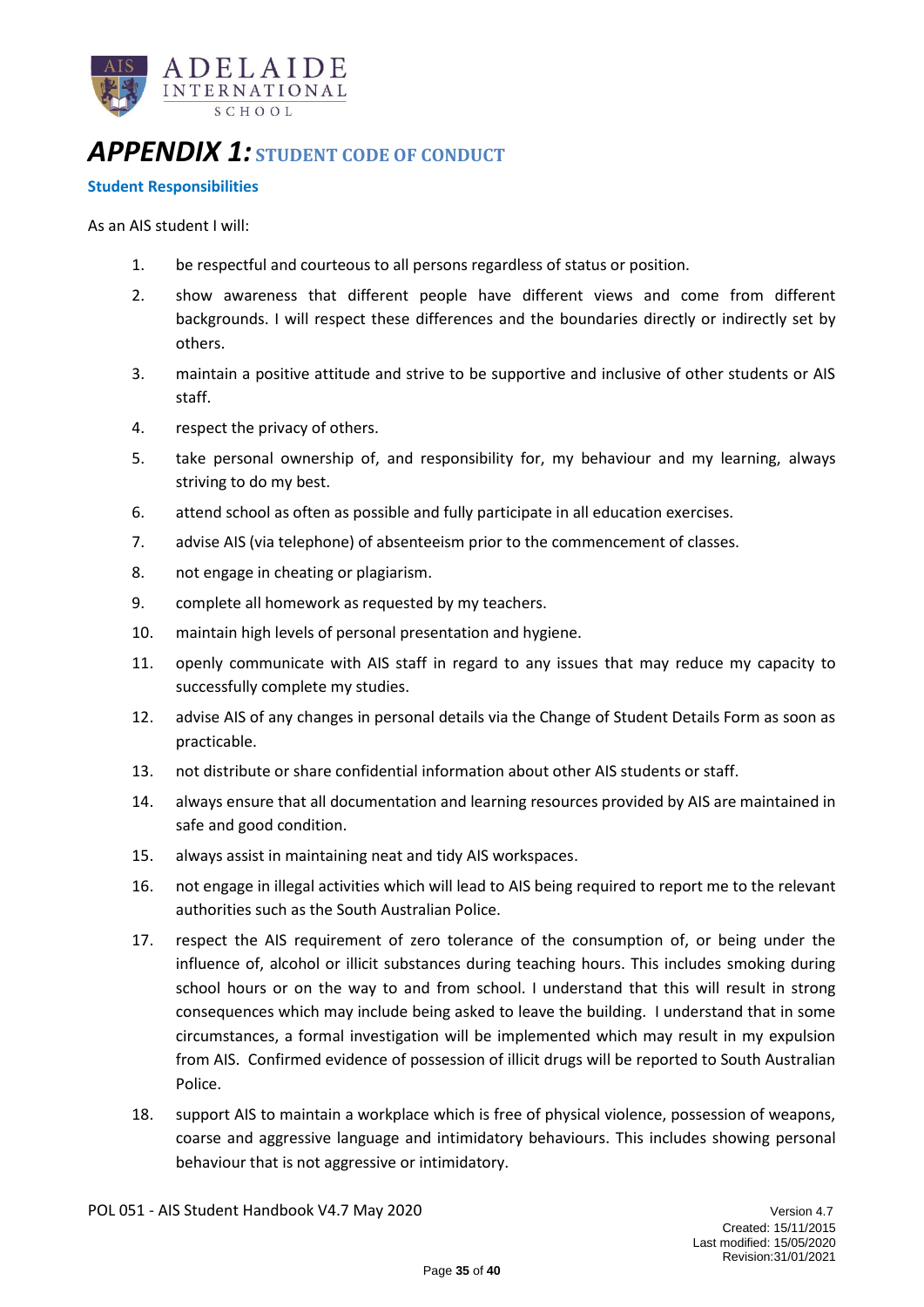

I am aware that extreme bullying, threatening, abusive, violent (verbal or physical) or discriminatory behaviour may result in my expulsion from AIS.

I understand that bullying and severe discriminatory behaviours are illegal in Australia and may result in a report being made to the SA Police.

#### **Student Rights**

As an AIS student I have the right to:

- be treated respectfully, equitably, and fairly by teachers and fellow students
- feel emotionally and physically safe in my learning environment
- have my reports of harassment treated respectfully, seriously, impartially, sensitively and with appropriate confidentiality and to have these issues addressed promptly and appropriately.
- the AIS appeal and complaint processes:
	- **-** where resolution may be reached by a process of discussion, cooperation and conciliation
	- **-** that provides information, support and assistance in resolving the issue for all parties involved
	- **-** where no person lodging a complaint, or assisting in the investigation will be victimised or treated unfairly
- appropriate privacy and confidentiality.
- timely and appropriate access to my student or personal records/files.

I,............................................................................................................................................................

(*STUDENT NAME*)

confirm that I have read, understood, and accept the AIS Student Code of Conduct.

Signed: ........................................................................… Dated: .........................................................

(*STUDENT SIGNATURE)*

Signed: ........................................................................… Dated: .........................................................

(*PARENT / GUARDIAN SIGNATURE)*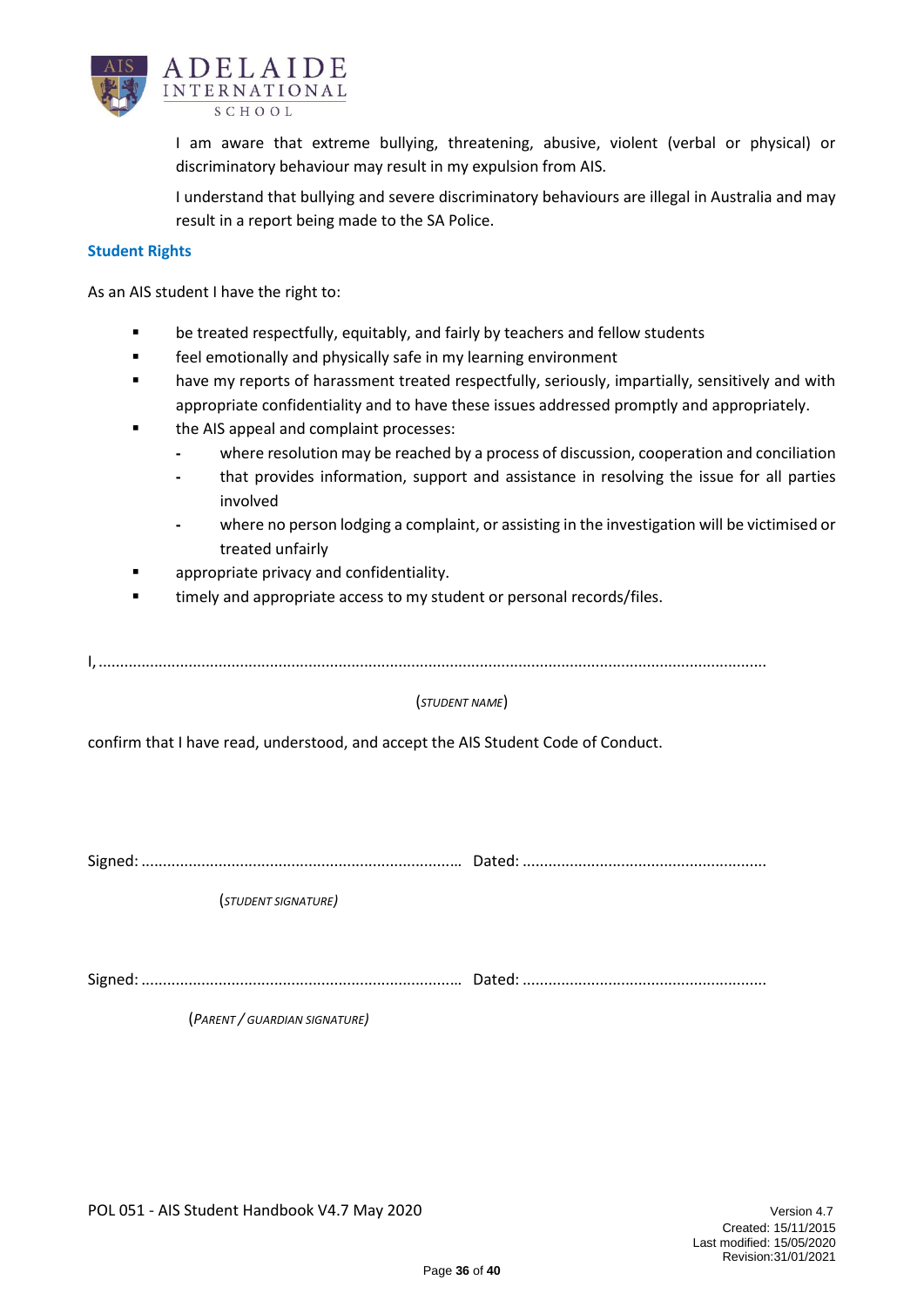

### <span id="page-36-0"></span>*APPENDIX 2:* **CHANGE OF DETAILS FORM**

Information is within the guidelines of the Privacy Principles contained in the Privacy Act 1988 and will be used solely for Adelaide International School class activities.

| Name                                                                                                                                                                                  |                |                                                              |      |          |  |
|---------------------------------------------------------------------------------------------------------------------------------------------------------------------------------------|----------------|--------------------------------------------------------------|------|----------|--|
| Address                                                                                                                                                                               |                |                                                              |      |          |  |
| Suburb                                                                                                                                                                                |                | Postcode:                                                    |      |          |  |
| <b>Phone Number</b>                                                                                                                                                                   |                | Email:                                                       |      |          |  |
| Mobile Phone No                                                                                                                                                                       |                | Date of Birth:                                               |      |          |  |
|                                                                                                                                                                                       |                | 2. PARENT/GUARDIAN (If Participant is under 18 years of age) |      |          |  |
| Name                                                                                                                                                                                  |                |                                                              |      |          |  |
| Address                                                                                                                                                                               |                |                                                              |      |          |  |
| Suburb                                                                                                                                                                                |                | Postcode:                                                    |      |          |  |
| <b>Phone Number</b>                                                                                                                                                                   |                | Email:                                                       |      |          |  |
| Mobile Phone No.                                                                                                                                                                      |                | Fax No:                                                      |      |          |  |
| 3. EMERGENCY CONTACT                                                                                                                                                                  |                |                                                              |      |          |  |
| Name                                                                                                                                                                                  |                |                                                              |      |          |  |
| Phone Number                                                                                                                                                                          |                | Mobile Phone No:                                             |      |          |  |
| 4. QUALIFICATION/COURSE DETAILS                                                                                                                                                       |                |                                                              |      |          |  |
| <b>Course Title</b>                                                                                                                                                                   |                |                                                              |      |          |  |
| Course Code                                                                                                                                                                           |                |                                                              |      |          |  |
| Commencement<br>Date                                                                                                                                                                  |                | Termination/Completion Date:                                 |      |          |  |
| Payment Method                                                                                                                                                                        | Cash $\square$ | Credit Card □                                                |      |          |  |
| 5. Authorisations                                                                                                                                                                     |                | Completion of this section is mandatory                      |      |          |  |
| authorise Adelaide International School to collect, store and use my<br>L<br>personal information within the limitations of the Privacy Principles contained in the Privacy Act 1988. |                |                                                              |      |          |  |
| Participant/Guardian                                                                                                                                                                  |                |                                                              | Date | $\prime$ |  |
| Signature                                                                                                                                                                             |                |                                                              |      |          |  |

| <b>Office Use Only</b>                    |                              |
|-------------------------------------------|------------------------------|
| Participant Ref Number                    |                              |
| Commencement Date                         | Termination/Completion Date: |
| Competency Completion Details Entered By: | Date:                        |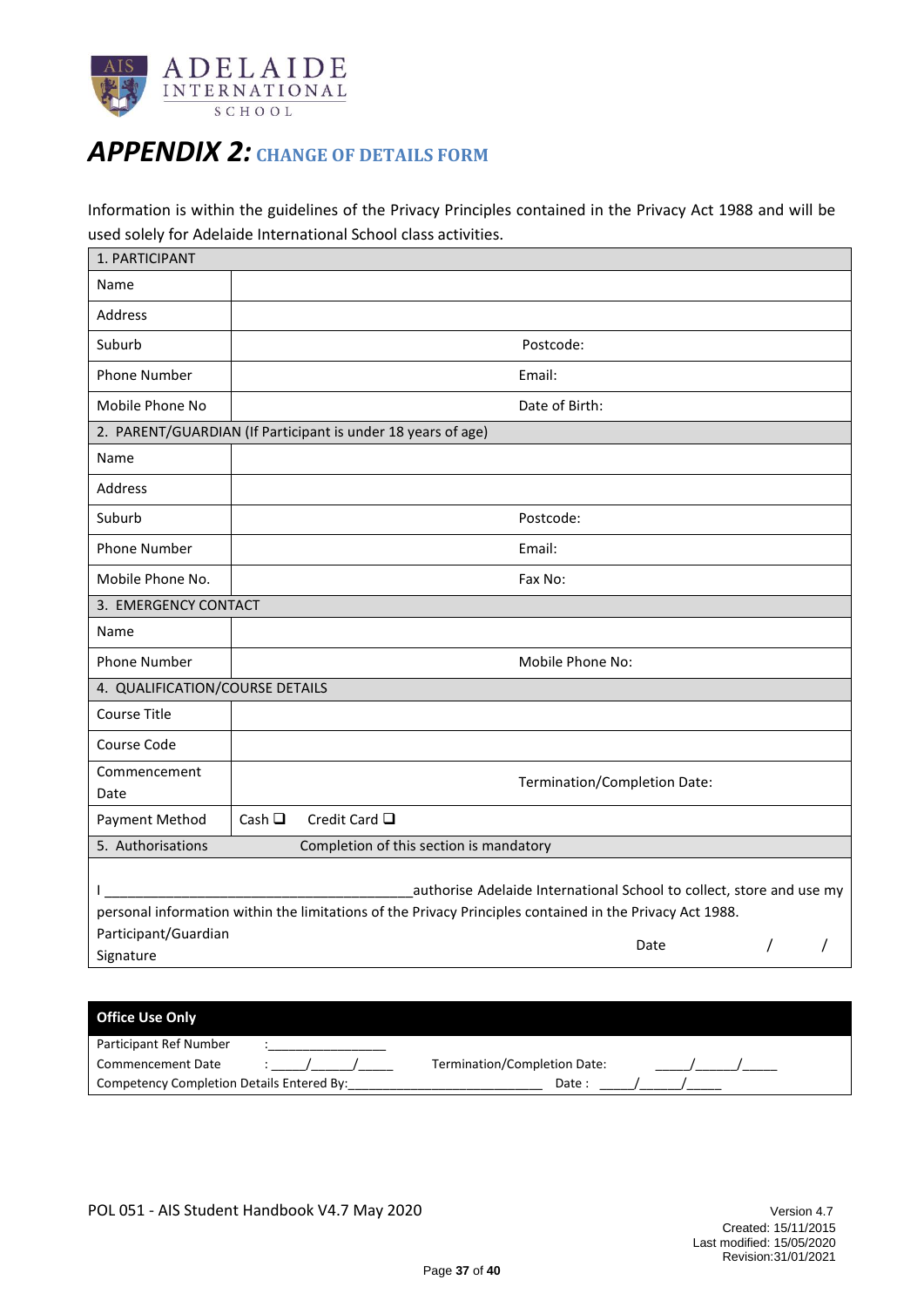

### <span id="page-37-0"></span>*APPENDIX 3:* **AUTHORITY TO EXCHANGE INFORMATION**

For purposes directly related to my course of study

I …………………………………………………………………………………………………………..

authorise Adelaide International School to:

- 1. share information directly related to my course of study;
- 2. gather information from my previous education providers;
- 3. share academic or previous classes information with other learning institutions I have attended;

I authorise Adelaide International School to discuss my course of study, progress and information with my mother, father or legal guardian up to my eighteenth birthday at which time authority to communicate with them will cease:

MOTHER ...............................................................................................................................................

FATHER ...............................................................................................................................................

LEGAL GUARDIAN ...............................................................................................................................................

- > I give permission for Adelaide International School to allow access of my records to State and Federal Government Departments and Authorities as may be required from time to time.
- I acknowledge that Adelaide International School is required to retain my enrolment records for a period of thirty (30) years. I acknowledge and agree that in the event that Adelaide International School ceases to operate or is under new ownership that those records will be transferred to EECSRSB or its equivalent at the time or to the new owners who will maintain equivalent levels of security and privacy in regard to those records.
- > I agree to my photograph being taken and securely stored by Adelaide International School with the understanding that the photograph will be used solely for Adelaide International School internal reference purposes. Additional permission must be sought prior to any photograph of myself being used for any other purpose.
- I understand that Adelaide International School will comply with the Privacy Act 1988 and subsequent amendments.

#### **STUDENT**

| IF UNDER 18 YEARS OF AGE PARENT/GUARDIAN MUST SIGN  |  |  |
|-----------------------------------------------------|--|--|
|                                                     |  |  |
|                                                     |  |  |
|                                                     |  |  |
|                                                     |  |  |
|                                                     |  |  |
| <b>ADELAIDE INTERNATIONAL SCHOOL REPRESENTATIVE</b> |  |  |
|                                                     |  |  |
|                                                     |  |  |
|                                                     |  |  |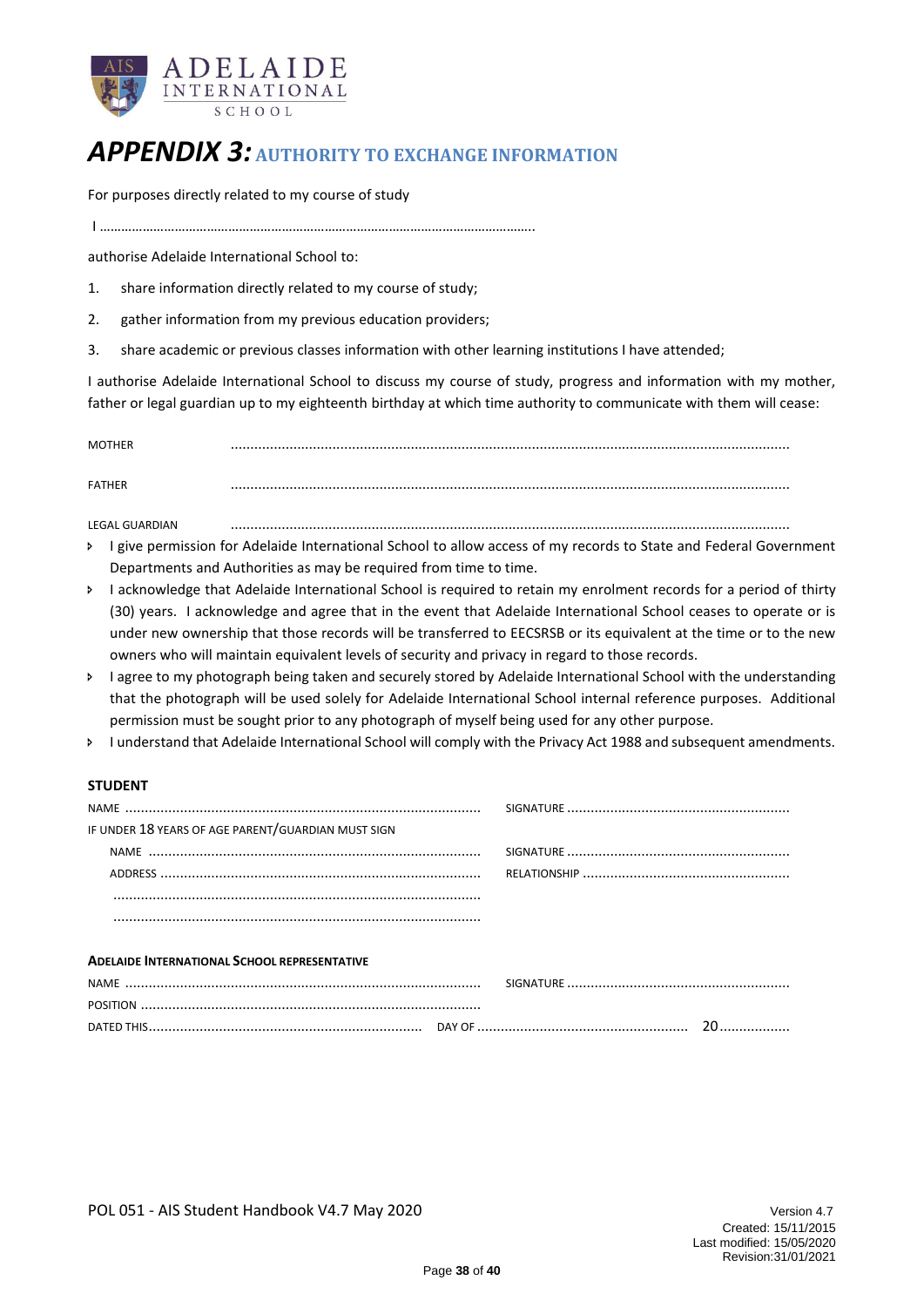

### <span id="page-38-0"></span>*APPENDIX 4:* **DISCLOSURE OF DISABILITY OR MEDICAL CONDITION CONFIDENTIAL**

Students who consider that they have an illness, disability or other condition that might require special arrangements or assistance should complete this form.

Completion of this form is not compulsory, but it will permit Adelaide International School to make appropriate arrangements. Failure to notify Adelaide International of an illness, disability or other condition will make it difficult for AIS to exercise appropriate duty of care and may well endanger safety.

No liability is accepted by Adelaide International School or its employees, volunteers or representatives in regard to assistance provided to a student for illness, accident or emergency.

No liability is accepted by Adelaide International School or its employees, volunteers or representatives in regard to a student's undisclosed physical or mental illness or disability being exacerbated in the course of the normal progress of classes, excursion or placement.

The completed form should be forwarded in a sealed envelope marked to the attention of the Director of Secondary Education who will determine the appropriate Adelaide International School teacher to assist you. The teacher will be pleased to discuss appropriate arrangements with you in confidence. The form will then be placed on your secure client file.

| EMERGENCY CONTACT/PERSON WHO MAYBE CONTACTED IN AN EMERGENCY: |  |  |
|---------------------------------------------------------------|--|--|
|                                                               |  |  |
|                                                               |  |  |
|                                                               |  |  |
|                                                               |  |  |

**Thank you for helping us to keep you safe. Should your circumstances change please complete a new form to provide us with details**